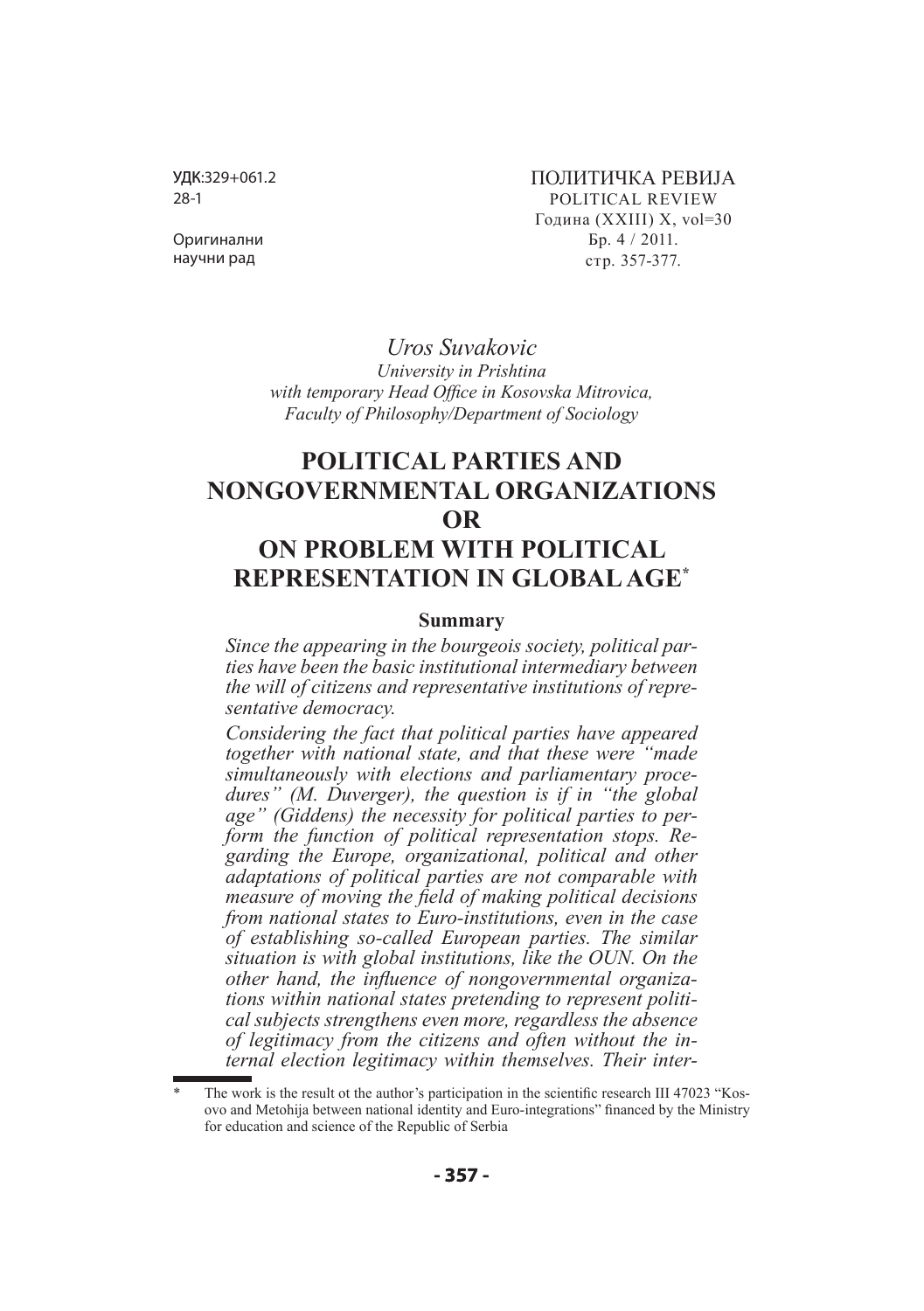*national connecting, involvement in UN and EU bodies, influence to public opinion, pressure for making different state decisions – give them political strength and influence that even political parties do not have.*

*On their side, political parties are burdened with problems of political corruption, loss of ideological identity, "concern for votes", which force them additionally into nonprinciple coalitions for gaining power. All this additionally compromise them in the eyes of citizens on whose support they rely and whose interests they should represent. All this lead us to the question if political parties live their last days and if we can imagine democratic institutions that will not be based on party political representation? Key words: political representation, political parties, nongovernmental organizations, globalization, global age, "governance without government"*

## *ON TRADITIONAL COMPREHENSION AND FUNCTIONS OF POLITICAL PARTIES*

Explicitly the appearance and the development of political parties, just as M. Duverge established at the time, was flowing simultaneously with development of elections and parliamentary procedures<sup>1)</sup>. The appearance and the development of bourgeois society, and parliamentarian as one of the aspects of organization of authority in it, have led also to the appearance of political parties.

Citizens enter into the political institutions of system, the parliament first of all, with bourgeois revolutions. That entrance of citizens into the parliament was going on gradually and it was in direct correlation with expansion of voting right. Except for the general voting right that bourgeois revolutions have brought and which have shown, as we have seen, the trend of permanent expansion to mass layers of citizens, to finally become really general for all citizens of full age in contemporary time, bourgeois society guaranteed also other significant political rights, like the right for freedom of thoughts, the right to associate, freedom of press, freedom of gathering, etc. Existence of all these political rights was *condition sine qua non* of appearance and development of contemporary political parties. Scientific-technical and technological inventions should be added to this variety of political rights, whose mass application in the second half of the  $19<sup>th</sup>$  century, during

<sup>1)</sup> Maurice Duverger, *Uvod u politiku,* Savremena administracija, Beograd, 1966.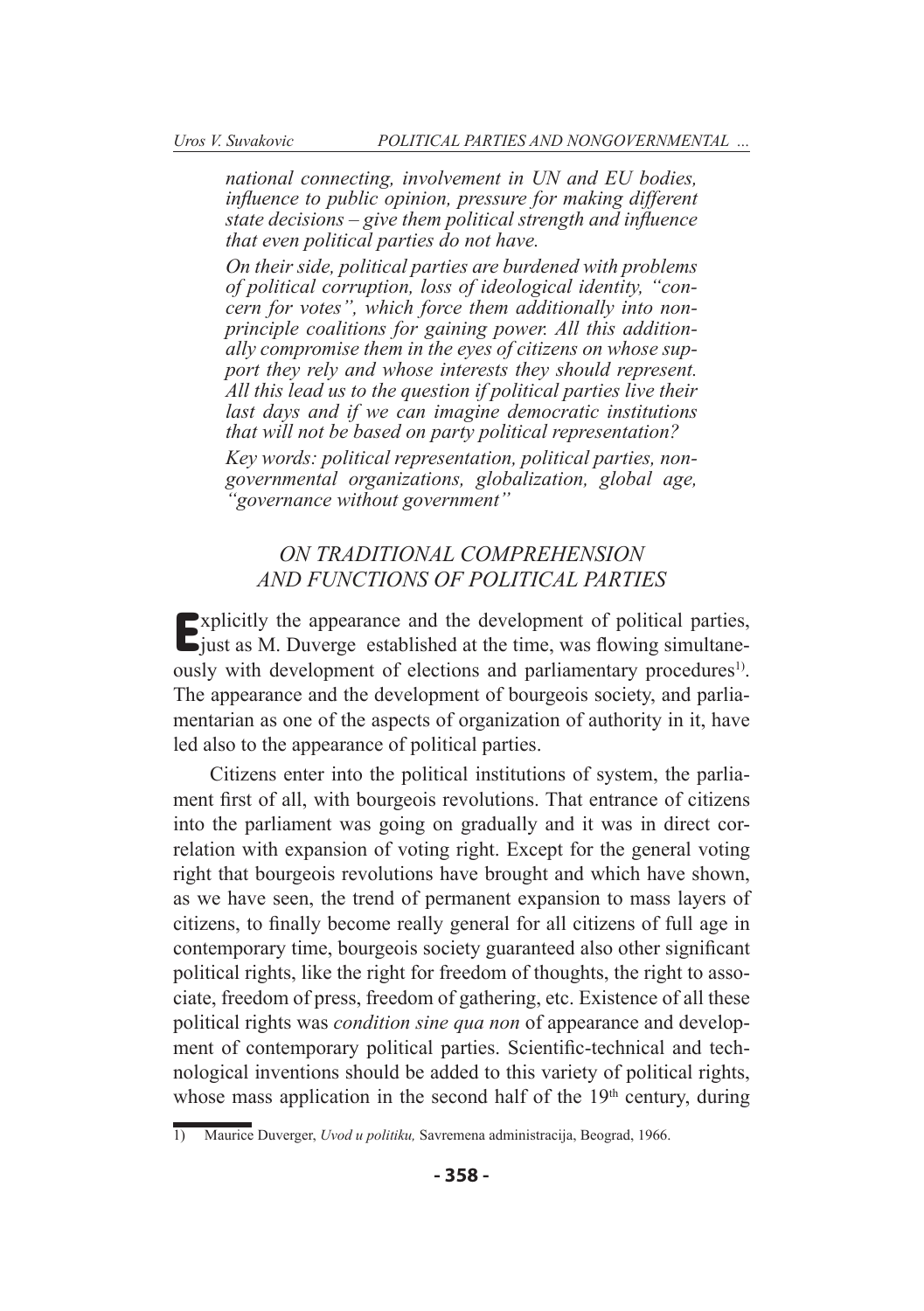the  $20<sup>th</sup>$  century and now in the first decade of  $21<sup>st</sup>$  century actually enabled mass layers of citizens to use these rights, giving them new qualities during the time. Before all, the importance of media should be pointed out here, firstly newspapers with circulation in millions, then film, radio, television and finally Internet, which provided technological basis for creation of political public, more or less democratically created public opinion, firstly within the national and today even within the regional and even global dimensions. Without the existence of all these conditions, even those regarding the existence of political rights and these scientific-technical and technological presumptions, a suitable social environment for appearance and development of political parties should not exist, but at the same time nor the political system of capitalism should be developed in a manner in which it was happening without political parties. This is because for its functioning it was necessary to provide existence of competition regarding who was going to exercise the power. This is natural, since competition is in the basis of capitalist manner of production – the competition for acquiring as big profit as possible. Therefore, it is understandable that political sphere should comply with the basic principle that exists in such a system in the sphere of relations in production. On the other hand, it appeared very soon that ideas of organizing society on the principle of direct democracy, pleaded for by Jean Jacques Rousseau, were actually utopian dreams more than a real possibility. European type of representative democracy implied the principle of separated power and existence of a representative body (parliament) that elects the government, which is responsible to it and which is an expression of political power relations in parliament. The first political parties were created like this, which had, still undeveloped, the same task and target that all the most developed parties of contemporary mankind have – gaining the power. Except for the fact that the first political parties are formed simultaneously with the model of parliamentary democracy of bourgeois society, it should be noticed also that at the same moment national states are formed in the territory of Europe. Therefore, parties adapt to both these facts, both program-politically and organizationally: the work in conditions of parliamentary democracy and acting within the national state. Such their acting lasts for several centuries.

If different actions of political parties are analyzed, it will be seen that different authors point out different elements that one organization should have in order to be called a political party. Therefore, some point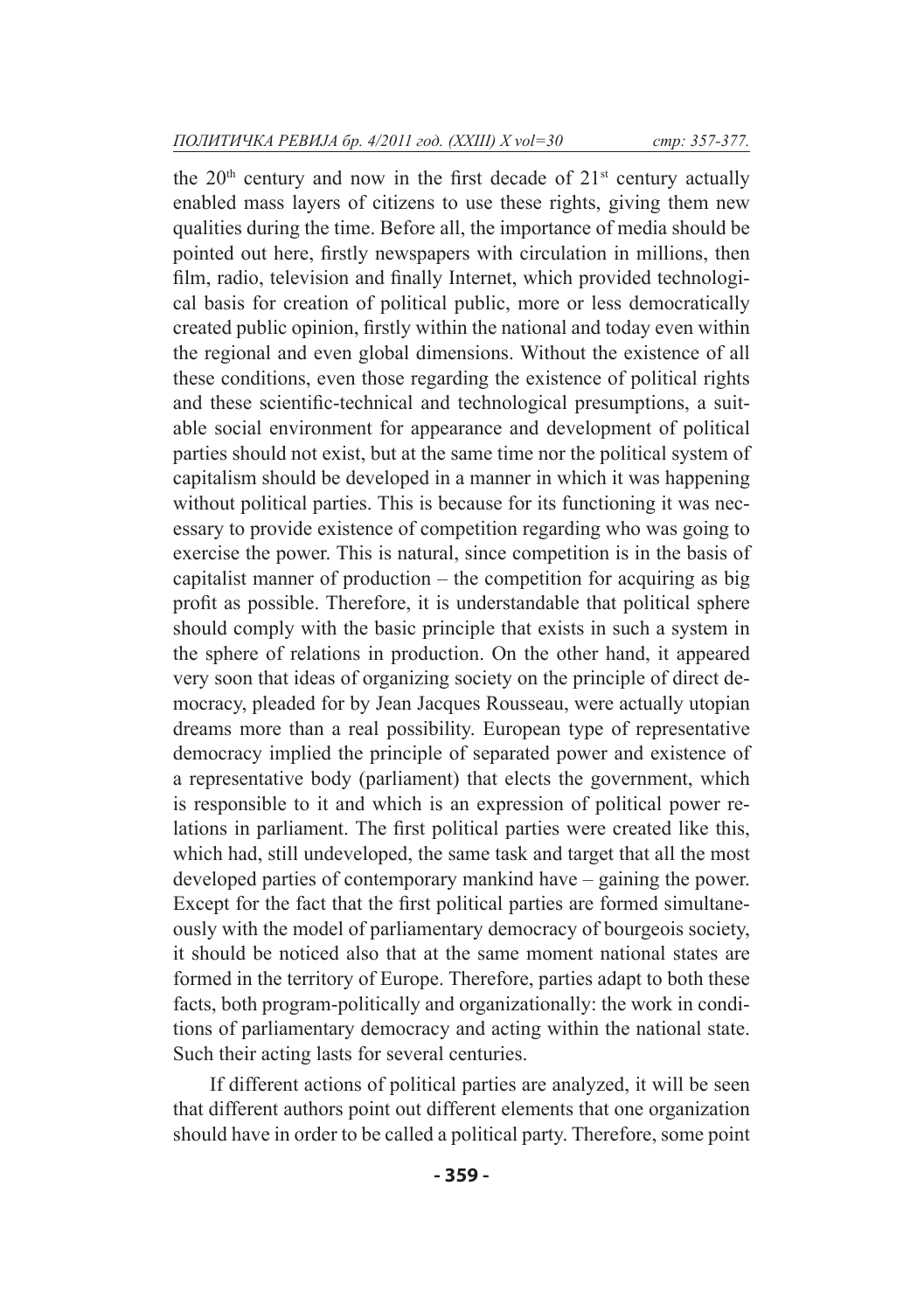out the necessity of existence of more or less developed ideology, others look at the parties as the mean of accomplishing national interests, the third as organizations for gaining and exercising power, the fourth point out the class element, while the fifth try to give as comprehensive definition of these organizations as possible by synthetic provisions<sup>2)</sup>. Inclining towards the authors who tend to comprise all the most important elements of the idea of political party by a synthetic definition, we consider that these are "political organizations of ideological-political like-minded persons who relatively permanently associate and promote certain program orientations with basic aim of gaining, i.e. remaining on power or participating in power, by which they realize and assert interests, values and aims of those social groups that tend to represent, as the rule trying to present those interests, values and aims as much as possible as general ones, i.e. global"3).

Regarding the functions of political parties in the society, different theorists insisted on different functions. Some older writers did this, e.g. Ch. Merriam<sup>4)</sup> and R. Merton<sup>5)</sup>, whose differentiation of manifest and latent functions of political parties, matched with his functionalist theory, is very important. However, contemporary authors also insisted on different functions, like Z. Bauman<sup>6)</sup>, A. Heywood<sup>7)</sup>, and Serbian authors R. Lukic<sup>8)</sup>, R. Smiljkovic<sup>9)</sup>, V. Goati<sup>10)</sup> and others. We consider that regarding the criterion of universality of functions they perform, it is possible to differentiate two types of functions of political parties in the society: a) general, universal functions that political parties perform in every society, and b) special functions that political parties perform only in some specific societies or even only in certain development periods of those specific societies. The latter ones are numerous and versatile. Regarding the former ones, the universal functions of political parties, there are four of them, as follows: ideology, political

<sup>2)</sup> Uroš Šuvaković, *Političke partije i globalni društveni ciljevi*, Treći milenijum, Beograd, 2004, str. 165-178.

<sup>3)</sup> Uroš Šuvaković, *Ibid*, str. 177-178.

<sup>4)</sup> Charles E. Merriam, *American Party System*, McMillan, New York, 1923.

<sup>5)</sup> Robert K. Merton, *Elements de théorie et de méthodes sociologique*, Armand Colin, Paris, 1997.

<sup>6)</sup> Zigmund Bauman, *Marksistička kritika društva*, Rad, Beograd, 1969, str. 15.

<sup>7)</sup> Andrew Heywood, *Politika,* CLIO, Beograd, 2004, str. 470.

<sup>8)</sup> Radomir Lukić, "Političke stranke", *Sabrana dela*, knj. 11, Zavod za udžbenike i nastavna sredstva, BIGZ, Beograd, 1995, str. 191-233.

<sup>9)</sup> Radoš Smiljković, *Političke partije*, Književne novine – komerc, d.d, str. 60-83.

<sup>10)</sup> Vladimir Goati, *Političke partije i partijski sistemi*, CEMI, Podgorica, 2007, str. 51-64.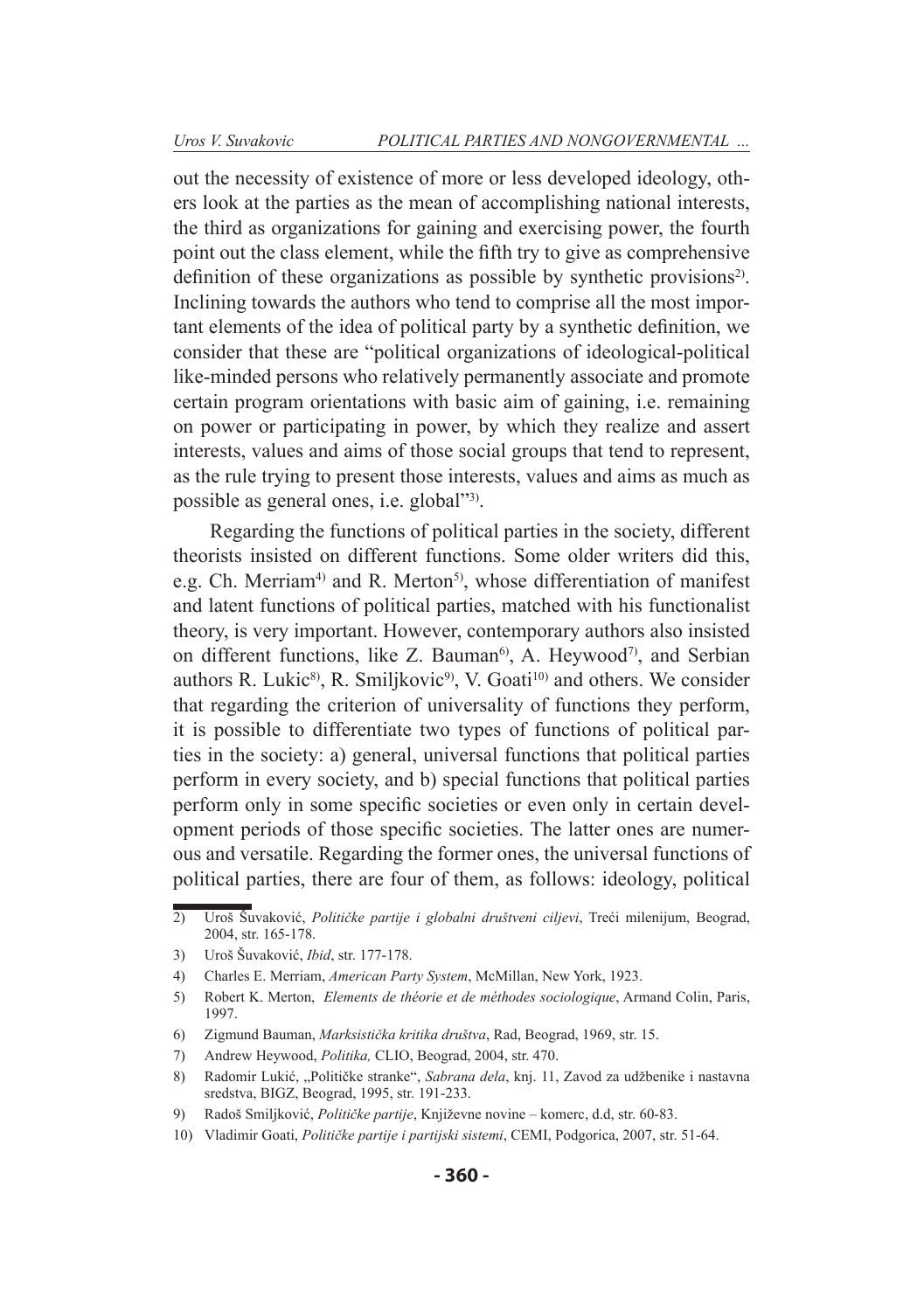representation, personnel selection and organizing own supporters for participation in political process $11$ .

# *WHO PERFORMS THE FUNCTIONS OF POLITICAL REPRESENTION IN GLOBALISED SOCIETY: POLITICAL PARTIES OR NONGOVERNMENTAL ORGANIZATIONS*

In the contemporary globalised post-industrial society, political parties continued to perform more or less the same social functions that they traditionally perform. One of the universal functions is also, as we have already established, the function of political representation. The problem appears today because contemporary society changes much faster than political parties organizationally adapt to those changes. Organizationally, parties are still adapted to parliamentary democracy within the national state. However, today more and more authorities are transferred from national parliaments to above-the-state organizations<sup>12)</sup>, like the United Nations or the European Union. In that sense there is a question if the contemporary political parties in such a new political environment still satisfactorily can perform their functions, first of all the function of political representation.

Let us take as an example the most global of all international (public) organizations – the Organization of United Nations. It rests on the agreement between governments of independent states. Without entering into disputation on representation and democracy of its most powerful body – the United Nations Security Council, or its most representative body – the General Assembly of UN, we establish the following: neither of these two bodies is based on the principle of representing citizens, in the way the national parliaments are constituted. It means in multiparty, democratic, competitive systems (Sartori), in the way of representation of political parties that are intermediaries between the people (citizens, demos) and the state. Bodies of the UN are based on representation of governments, where exemptions are not so rare that governments have no electorate legitimacy, or it is very disputable. Simultaneously, the United Nations Security Council has never in the history taken over greater mandates, sometimes directly breaching the UN

<sup>11)</sup> Uroš Šuvaković, *Metodološke studije o pitanjima sociološkog proučavanja političkih partija*, Filozofski fakultet Univerziteta u Prištini, Kosovska Mitrovica, 2011, str. 36.

<sup>12)</sup> The term "above-the-state organisations" in this work we use in sociological sense and not in the international legislation sense, where it has a little narrower meaning.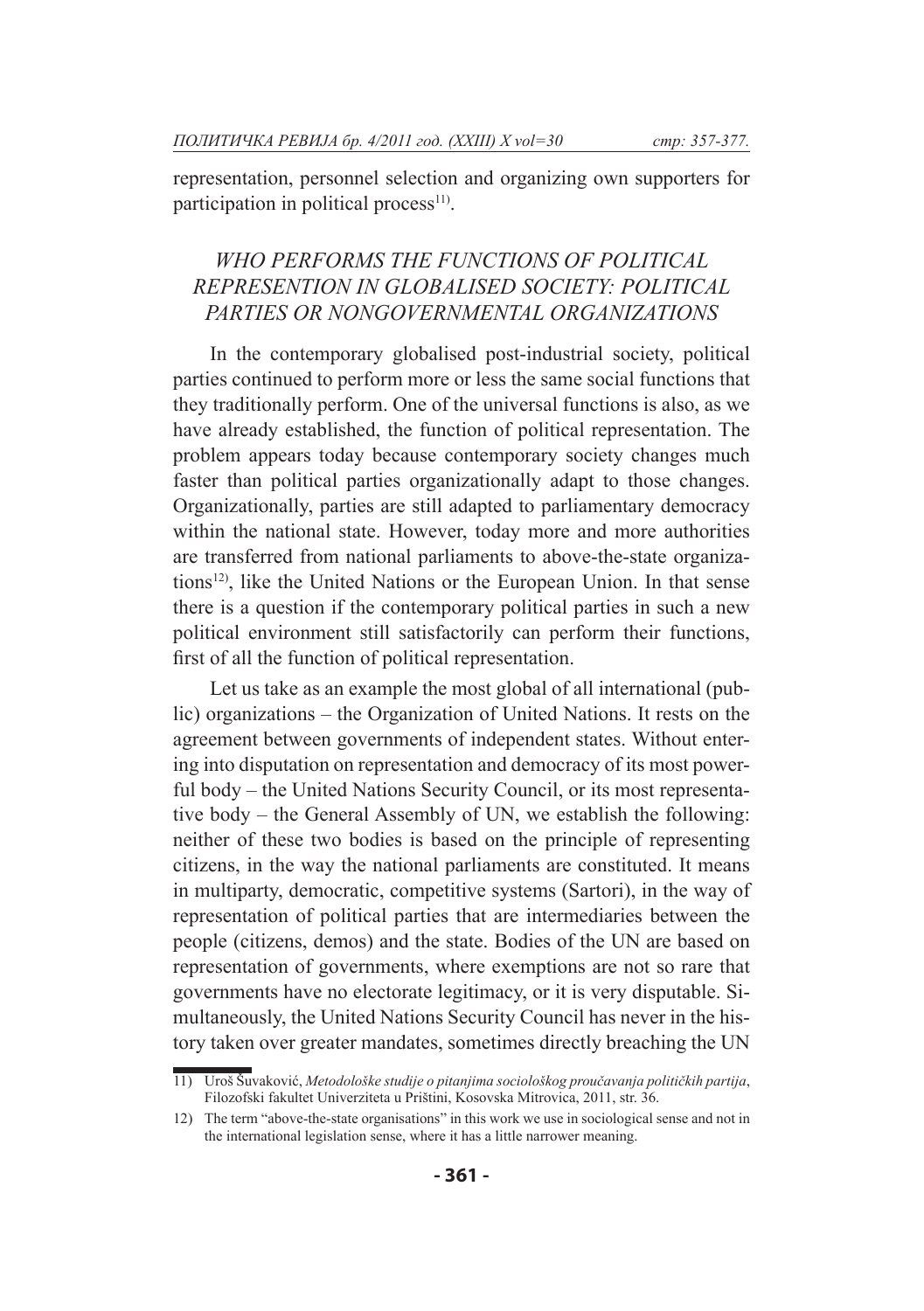Charter<sup>13)</sup>, as it is the case nowadays. On the other hand, although as we know parties do not represent in the UN the citizens of the states in which they act, there are other organizations included in the UN system – nongovernmental organization (NGO). Even during the foundation of the UN, as one of the main bodies, the Economic and Social Council was introduced, in which even 33 international NGO were recognized as so called "Consultative status" in the period 1946-194814). In later phase of the UN and the Economic and Social Council development, NGOs were classified into several groups, but the number of only the NGOs with recognized status within the Economic and Social Council has been increased to 969 in December 1993<sup>15)</sup>. In the same year appropriate status was recognized for 581 NGOs with UNESCO<sup>16</sup>, etc. Besides, the Department of Public Information Non-Governmental Organizations (DPI-NGO) was established. The role of this department was to coordinate cooperation with approximately 1,500 nongovernmental organizations throughout the world as the "partners of civil society", with the aim to increase their cooperation and communication with the UN in accomplishing its goals. At the millennium forum of NGOs, the Secretary-General of UN Kofi Annan pleaded that NGOs should become the "new super-power" in partnership relations with the UN that should control the "world civil society"<sup>17)</sup>.

Therefore, it is clear that in the most global of all international organizations – the UN, there is no place for representation of citizens by those with electorate legitimacy – political parties, but there is place for representation of various interests by those who are responsible to no one but to themselves and their financiers – and these are NGOs. Not only that there is place for them, but also the role constantly gains more importance, with their promotion by Kofi Annan to the "new super-power". In fact, maybe the attitude regarding who should actually represent citizens in the global world was more precisely than Annan formulated by his predecessor at the position of the Secretary-General

<sup>13)</sup> Mohammed Bedjaoui, Nouvel ordre mondial et contrôle de la légalité des actes du Conseil de sécurité, Bruylant, Bruxelles, 1994.

<sup>14)</sup> Smilja Avramov, *Civilno društvo i nevladine organizacije: alternativni model svetske zajednice*, Nova Evropa, Beograd, 2006, str. 143-146.

<sup>15)</sup> Peter Willetts, "From Stockholm to Rio and beyond: the impact of the environmental movement on the United Nations consultative arrangements for NGOs". *Review of International Studies*, Cambridge University Press, no. 1/1996, pp 57-80.

<sup>16)</sup> Smilja Avramov, *Ibid*, str. 155.

<sup>17)</sup> Kofi Annan 2000. according to William Norman Grigg "Bulding World Order", *International Freedom Foundation [IFF],* http://www.iff-ifoundfreedom.com/freedom/unamerican.html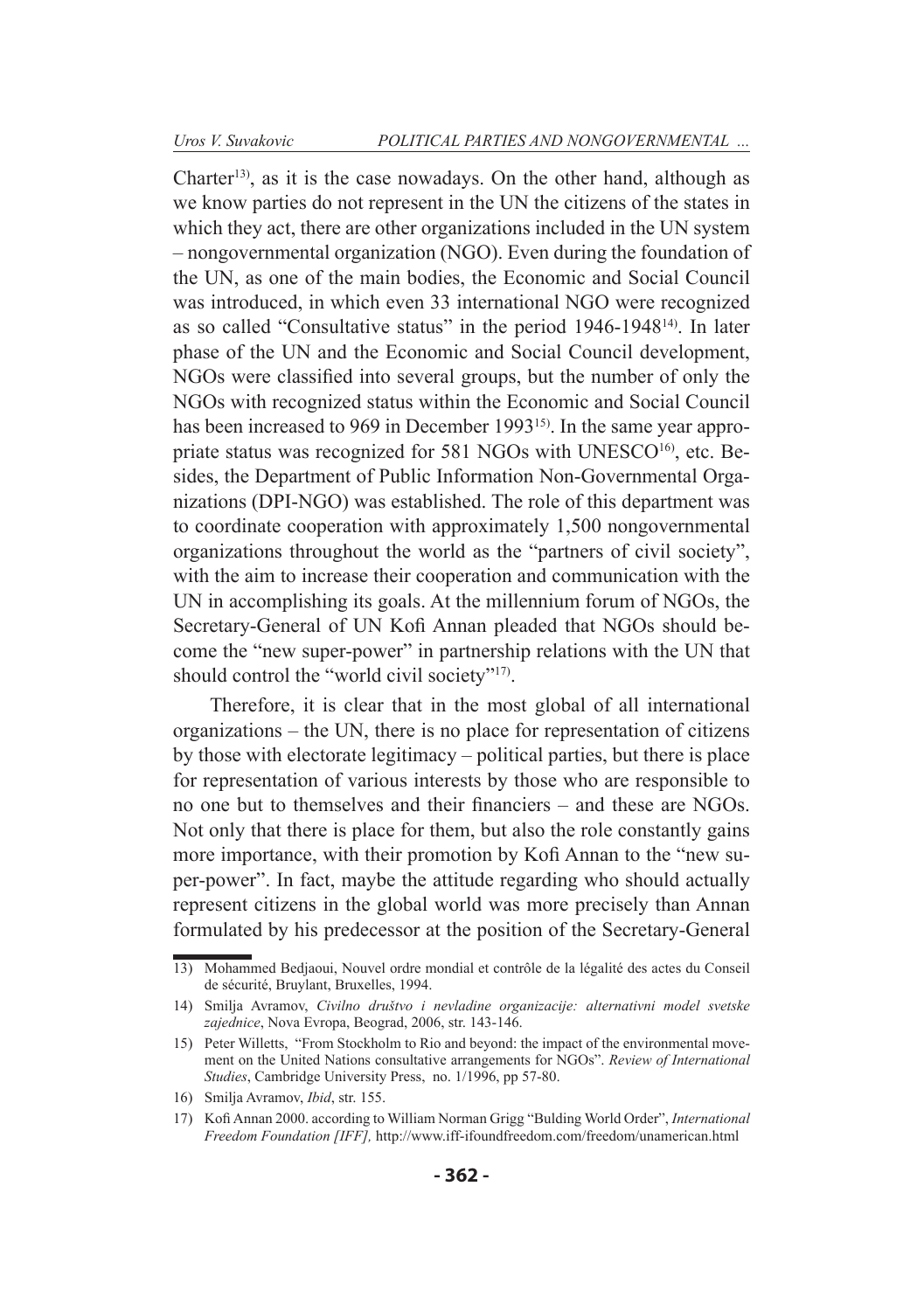– Boutros Boutros-Ghali at the 47th Conference of NGOs in September 1994 by claiming that NGOs are the "basic form of representing population in the contemporary world"<sup>18)</sup>.

Introduction of NGOs into the system of the UN, starting with their foundation, was no accident. The goal was to promote the idea of the world civil society, whereby such an idea was especially strengthened with the fall of Berlin wall, collapse of real-socialism and implementation of the doctrinaire on the "new world order" based on supremacy of human rights over sovereignty of independent states. One of ideological promoters of this idea David Scheffer sends word: "Proving today that the norms of sovereignty, non-use of force and sacredness of internal affairs are far above the common human rights of nations, whose lives and prosperity are jeopardized, would mean ignoring difficult questions on international law and ignoring the pace of history"19). This is actually just an ideological rationalization of the idea on humanitarian intervention, which was applied in practice for the first time during the First Gulf War, waged after the decision of the UN Security Council against Iraq. There were no such decisions of the UN Security Council in the next cases of "humanitarian intervention" (war against Yugoslavia, the Second Gulf War against Iraq, war against Afghanistan), whereby it was abused in the most recent case regarding the war against Libya. However, even the absence of the decision of the UN Security Council, did not prevent so called "humanitarian interventions" or "justified wars", i.e. "aggressions" in traditional vocabulary of international law. "'Humanitarian' military intervention is characterized by impossibility to be justified by existing international law. Absence of legal basis is compensated by legitimacy…, it is based on moral justification and, finally, represents implementation of moral by 'other means'… Its final result is paternalistic instead of allegedly humanitarian interventionism, since it starts neither from the presumption that all internationally recognized political subjects are not equal nor 'of full age' – neither in civilizational nor in cultural, moral or political sense"20). Where from the legitimacy for "humanitarian interventions" originate? From the universality of human rights. However, the USA, as correctly noticed by N. Chomsky, "exclude themselves from the obligation of respecting

<sup>18)</sup> Boutros Boutros-Ghali according to Smilja Avramov, *Ibid*, str. 160.

<sup>19)</sup> D. J. Scheffer: *Toward a Modern Doctrine of Humanitarian Intervention*, University of Toledo Law Review, Vol. 23, Winter, 1992.

<sup>20)</sup> Mile Savić, "Etika humanitarnih intervencija", *Sociološki pregled*, Srpsko sociološko društvo, Beograd, br. 4/2009, str. 525, 526, 527.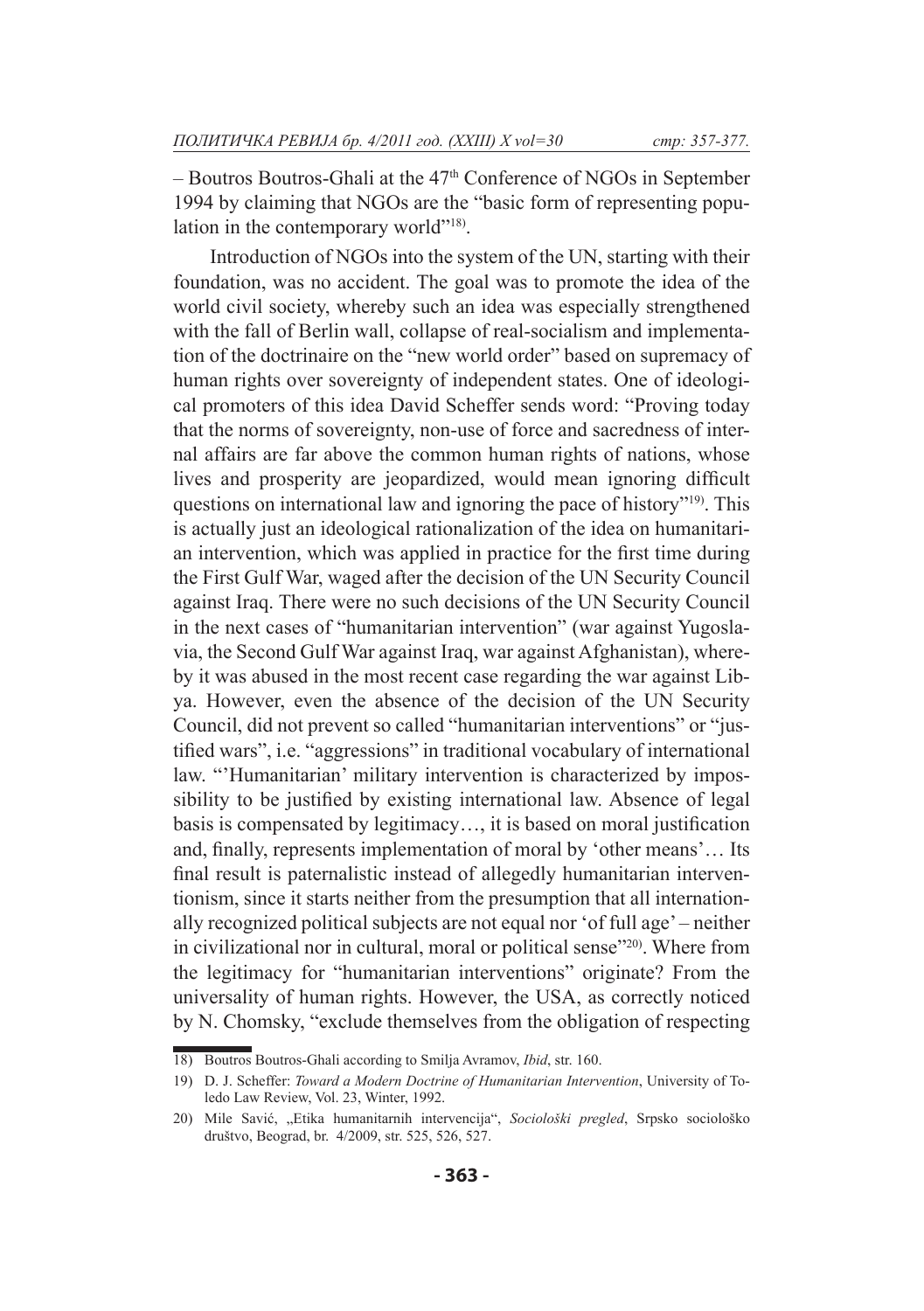basic principles of the world order, where they had one of the most important roles in their formulation and proclamation"21). Such behavior of America brings in question the very idea of human rights, if it is not based on equality for everyone. Researchers correctly indicate the example of the agression to the Federal Republic of Yugoslavia, performed under the mask of "humanitarian intervention". However, nine years after the ending of the intervention, "the states that were the loudest in the appeal for the 'humanitarian intervention' are supporting illegaly proclaimed independence of so called Republic of Kosovo, by which the real intention and the goals of the intervention from 1999 are finally stripped<sup>"22)</sup>. U. Beck is right when he asks himself if "it is possible at all to speak about illegal or illegitimate regime of human rights?"23). Of course it is possible. Who has authorized protectors to protect human rights? As we have seen, even the most global organization – the UN has no electorate legitimacy to decide on destiny of states, peoples, citizens and their human rights. NGOs particularly do not have such electorate legitimacy, organizations that germinate like "mushrooms after rain" after termination of the "cold war", especially in the states of the former Soviet block. They act mostly in the area of human rights and surely support "humanitarian interventions" for that purpose. Protectors of human rights have authorized themselves. Their problem is that "markets have become global, but politics still remained firmly rooted in sovereignty of states"24). NGOs are more suitable for basic form of organizing world society than political parties since they have no electorate legitimacy because they do not ask for it. Political parties depend on the will of citizens and electoral procedures and – regardless how distant they are from citizens nowadays – they finally have to ask for the support every fourth year. It is hardly to be expected that citizens as bearers of sovereignty of their states might support bombing of their own state, even political parties to support such a form of "humanitarian intervention" if they pretend to have any influence in their states, while NGOs surely can do that if their financiers require that from them. Two well-known authors M. Hardt and A. Negri conclude regarding NGOs that for them "just because governments do not manage them

<sup>21)</sup> Noam Chomsky, *Intervencije*, Rubikon, Novi Sad; Beoknjiga, Beograd, 2009, str. 176.

<sup>22)</sup> Zoran Dragišić, "Suverenitet i humanitarna intervencija", *Srpska politička misao*, Institut za političke studije, Beograd, br. 2/2009, str. 62.

<sup>23)</sup> Ulrich Beck, *Moć protiv moći u doba globalizacije: nova svjetskopolitička ekonomija*, Školska knjiga, Zagreb, 2004, str. 374.

<sup>24)</sup> George Soros, *O globalizaciji*, Samizdat B92, Beograd, 2003, str. 17.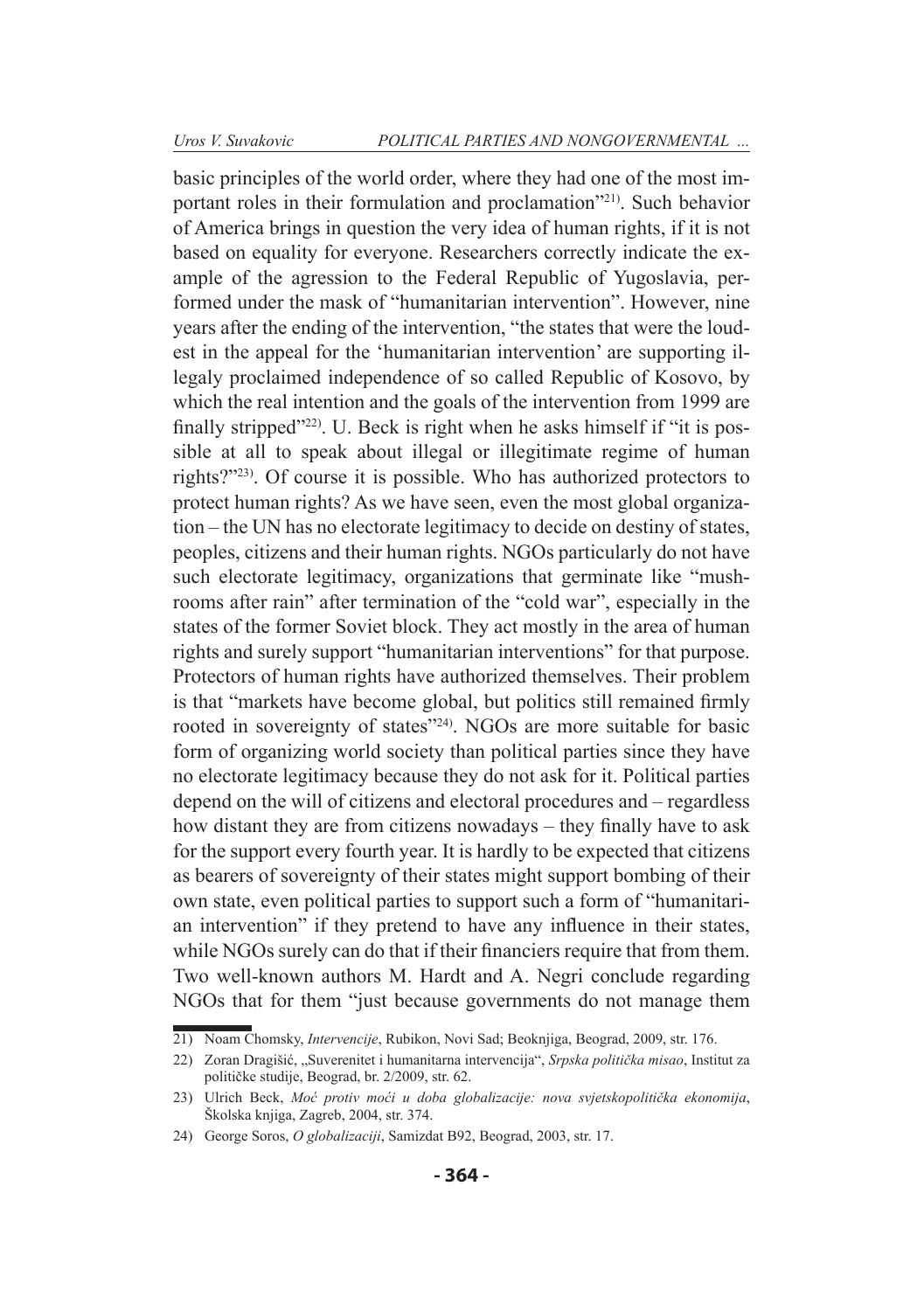directly, it is supposed that they act on basis of ethical and moral imperatives", but in fact they are "the most powerful non-combat weapons of the New World Order"<sup>25)</sup>. They conduct so called "moral intervention", which is, according to Hardt and Negri, just "the first act that prepares military intervention", against those states that are not willing to give up their sovereignty voluntarily in favor of "the New World Order". Therefore, there is no electorate, democratic authorization for NGO, while political parties are firmly tied with it. Therefore, in the globalised contemporary world, political parties are not suitable for performing representative function as intermediary between the will of citizens and the decisions of power. That is the reason for insisting on civil society and NGOs in "above-the-state creations" (like the UN and a little less in the EU), while the role of political parties is practically stopped at the level of a national state. At the same time, NGOs impose themselves within national states as supervisor of political parties in many questions: from human rights, through problems with political corruption<sup>26)</sup> that are older than the greatest number of now influential NGOs, to environment protection. NGOs try in every way, and primarily through media, to compromise the idea of parliamentarism, electorate legitimacy and party representation. Besides, development of transition in certain former socialist states was flowing towards appearance and development of party state in multi-party conditions, which is additional contribution for compromising political parties with citizens<sup>27)</sup>, where party leaderships, "which are more distant than ever from the people and from their membership"28), play the special role. If we add to it that political parties, especially in transitional states, were forced to agree even with extremely unpopular measures, both in the sphere of economy and in the sphere of politics, and even to accede regarding what was considered as the national interest<sup>29)</sup> and regarding which the national consensus existed<sup>30)</sup>, it is clear why a drastic drop of confidence

<sup>25)</sup> Michael Hardt, Antonio Negri, *Imperija*, IGAM, Beograd, 2005, str. 50.

<sup>26)</sup> Uroš Šuvaković, "Korupcija i političke stranke u Kraljevini Srba, Hrvata i Slovenaca", *Nauka, bezbednost, policija [NBP]*, Kriminalističko-policijska akademija, Beograd, br. 1/2011.

<sup>27)</sup> Uroš Šuvaković, "Partijska država: mogućnosti njenog nastanka i razvoja na primeru savremene Srbije", *Teme*, Univerzitet u Nišu, Niš, br. 2/2009.

<sup>28)</sup> Radoš Smiljković, "Moralno-ekonomska kriza buržoaske restauracije u Srbiji i odgovornost elita moći", *Politička revija*, Institut za političke studije, Beograd, br. 2/2011, str. 150.

<sup>29)</sup> Uroš Šuvaković, "Partije u Srbiji i Kosovo i Metohija (2000-2008)", *Srpska politička misao,* Institut za političke studije, Beograd, br. 4/2009.

<sup>30)</sup> Uroš Šuvaković, "Partije u Srbiji i Kosovo i Metohija 1990-2000", *Nacionalni interes,*  Institut za političke studije, Beograd, br. 3/2009.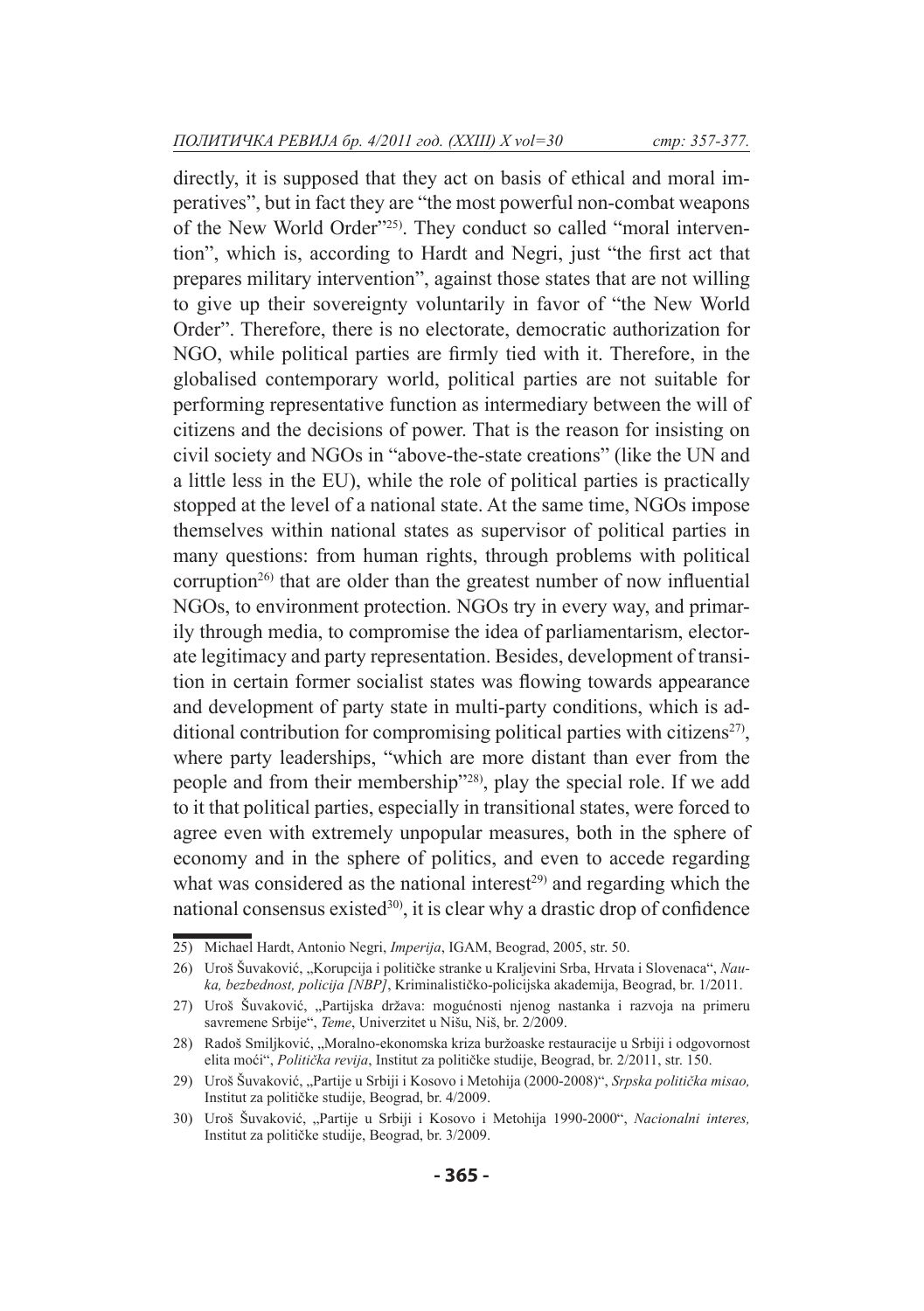in political parties as intermediators between the will of citizens and state bodies has been achieved at the level of national states (e.g. only 5% of Latvians expressed confidence in political parties, and only 12% of their parliament<sup>31)</sup>). In the case of the EU, for which R. Dahl established a little more than two decades ago, that in it "institutions of 'democratic' transnational political community are hardly visible"32), it can be established that they have made progress regarding the time when he made this statement. However, not even today the decisions on the most important questions that the EU brings does not originate from the representative body based on the direct electorate will of voters – citizens of the EU, but on the complex mechanism based on the combination of dominant techno-bureaucratic principle, representation of governments of member-states of the EU and the least on direct elections. There are also European parties, but they have no basic organization – their membership is made of the same kind of parties that act at the level of member-states in the EU. Therefore, these are disaffected political organizations, without contact points with membership of the parties that constitute them. European parties actually are trying to perform the function of political representation at the level of the EU, but at least two important factors limit them: a) the manner of constitution and bringing decisions in the EU, and b) the fact that they are based on collective membership of the same kind of parties that act in the member-states of the EU, the reason for which they in multi-intermediate manner "protect" interests of appropriate parties. A socialist or a Whig is from a state is represented firstly by his local party leadership, then national party leadership, then the leadership of European party. European parties are, simply to say, too disaffected and too distant from the real problems of individuals. In fact, the answer to the question if these are "groups of national parties that coordinate at European plan"33) is affirmative. Statistical data on constantly low percentage of citizens voting at the elections for the European Parliament show that this is also the perception of citizens. While, we stress this, democracy rests on universal and equal right of individual.

<sup>31)</sup> Simona Grubo, "Church and State Relations in Latvia: Religion and Religious Issues as a Political Weapon in electoral Campaigns", in *Social Relations in Turbulent Time*, abstract book, ESA 10<sup>th</sup> Conference, Geneva, September, 7-10<sup>th</sup>, 2011, p. 721.

<sup>32)</sup> Robert A. Dahl, *Demokratija i njeni kritičari*, CID, Podgorica, 1999, str. 419.

<sup>33)</sup> Petar Matić, "Političke partije i evropski izbori", Politička revija, Institut za političke studije, Beograd, br. 4/2008, str. 1080.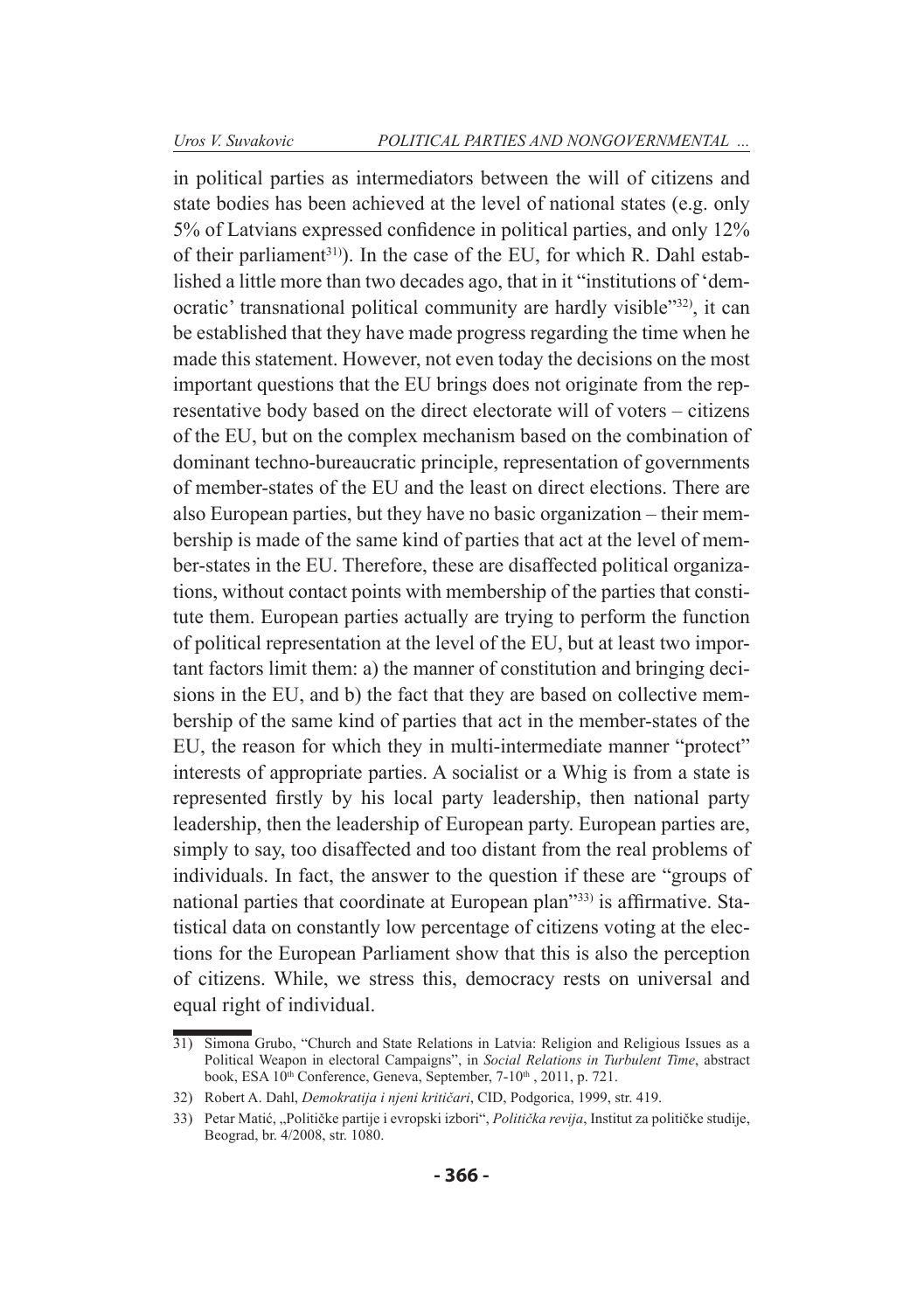In fact, the question that placed in the subtitle of this section regarding who performs the function of political representation in the contemporary globalised world – political parties or NGOs, should be: is there a legitimate political representation in the contemporary globalised world? The answer to this question, I should say, is processable: in proportion as democratic sovereign states influence decisions of "above-the-state creations" (and it is getting less and less every day), there is a traditional international-lawful legitimacy that decreases and disappears with increase of the role of self-authorized representatives of civil society – NGOs (whose importance and influence rise every day). Creation of above-national parties, like the European ones, for now cannot be considered as powerful contribution to providing political legitimacy and performing functions of political representation. One should say that it contributes to the idea of destroying idea of the need for democratic legitimacy for political decision making, as well as playing with political representation as the function of political parties.

We are facing, in fact, an attempt to find substitute for political parties regarding their functioning as political representation. It surely is not the first time, there were such attempts also within national states, but this is the most serious attempt to replace the legitimacy originating from the will of citizens and intermediates through various political parties with self-authorization of NGOs to present a will. It is not the only one, but surely one of the "reasons" at global level that is referred to for such an easy resign from asking legitimacy is that "formal organizations that act on basis of instructions of sovereign states are far more inefficient to respond to global needs of global economy. We accepted legitimacy, transparency and responsibility for more efficient decision making in economic sphere; the difficult question is: how to balance competitive goals of legitimacy and efficiency."34) (Sic!). This theoretician of the "new world order", who has become famous with his thesis on imperishableness of neoliberal capitalism and the "end of history"35) (1989/1990), further explains that "loose, informal structure" have a priority in processes of decision making, pleading that this hides the "secret" of success of NGOs, confessing its deficit in legitimacy and with unspoken question – "so what?".

<sup>34)</sup> Francis Fukuyama, *Amerika na prekretnici: demokratija, moć i neokonzervativno zaveštanje*, CID, Podgorica, 2007, str. 134.

<sup>35)</sup> Francis Fukuyama, "The End of the History", *The National Interest*, 16/1989, Summer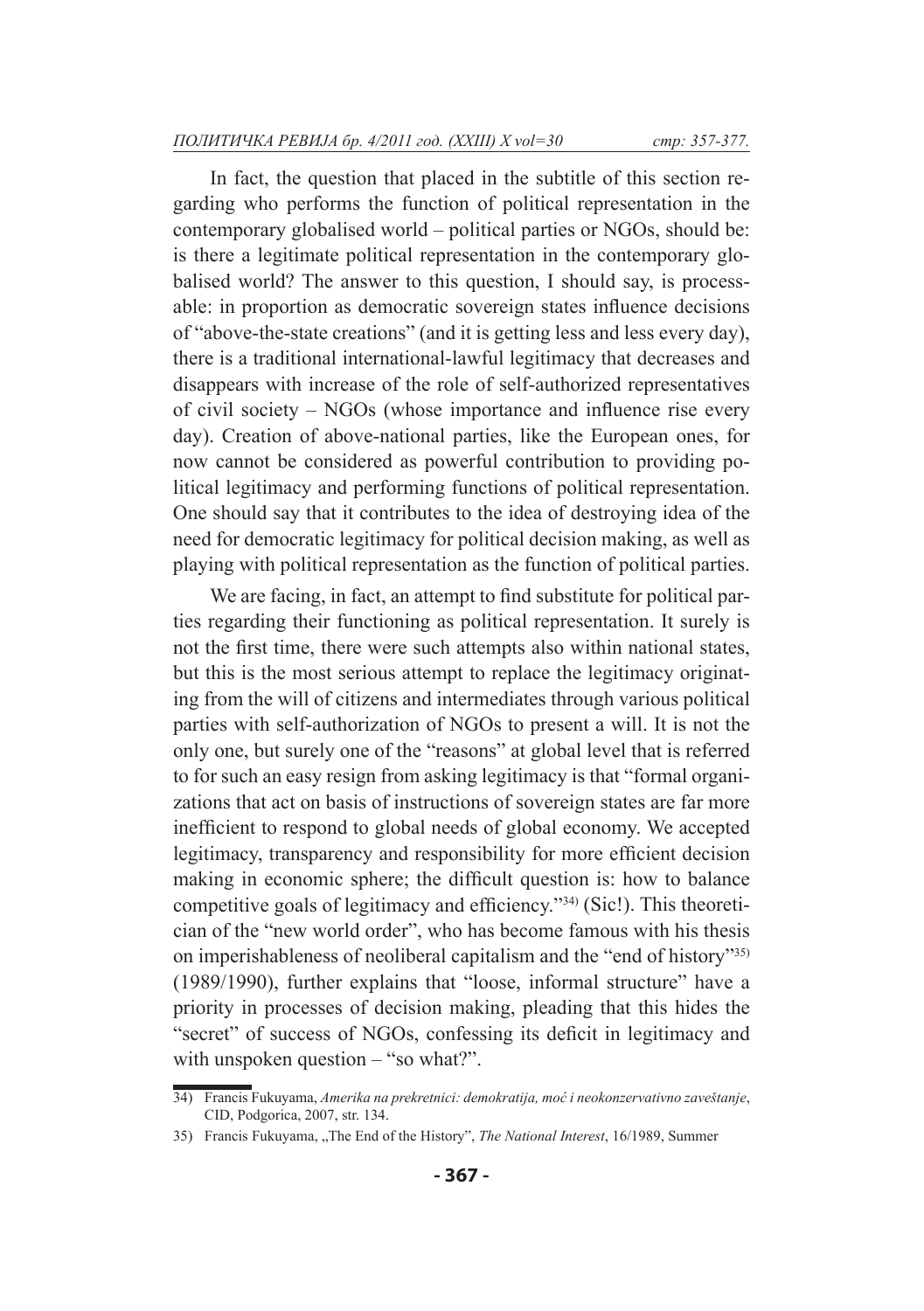Therefore, G. Sartori is partly right when establishing that "alternative legitimacy is not confronted" with democracy<sup>36)</sup>. It is correct, but it is also correct that it has enemies, although Sartori does not see that. The enemy of democracy is abolishment of legitimacy as the basis for decision making. Democracy has no alternative legitimacy, but in contemporary global society the question of legitimacy is not questioned at all, but as Fukuyama points out, "efficiency" of decision making. In that sense, the legitimacy, just as the sovereignty, becomes an "old fashioned demand".

### *WORLD GOVERNMENT OR GLOBAL GOVERNANCE*

Although in the literature mentioning of world government may be placed even in the  $18<sup>th</sup>$  century<sup>37)</sup>, and pre-modern ideas on a "world" state" even earlier – in the period of traditional states<sup>38)</sup> when the first criticism of such concept appeared<sup>39)</sup>, it is certain that in the preliminary phase of establishment of the UN, American delegation was promoting the idea that the Security Council should gradually become the world government. Albert Einstein with a group of his collaborators demanded establishment of world government with the authority to control nuclear technology and peace in the world after the use of atomic bomb in the war with Japan. According to the order of the president Kennedy, the American Institute for Defense Analysis submitted in 1962 the "Memorandum No. 7", whose author was L. Bloomfield regarding the possibilities of disarmament process and creation of world government. The report showed no optimism for establishing world government in "regular manner". With the aim to speed up the process, he "suggested generating 'hard crises and wars'… and 'series of sudden traumatic shocks $"$ <sup>240</sup>)

With the fall of real-socialism, it seemed that the moment was adequate for reviving the idea on world government. "I bet that within the next one hundred years the nation as we know it will be out of date: all states will recognize only one global authority… Internal affairs of

<sup>36)</sup> Giovani Sartori, *Demokratija šta je to*, CID, Podgorica, 2001, str. 275.

<sup>37)</sup> Jan Van Helsink prema Smilja Avramov, *Ibid*, str. 238.

<sup>38)</sup> Saša Gajić, "Predmoderne ideje o svetskoj državi", *Srpska politička misao*, Institut za političke studije, Beograd, br. 2/2010.

<sup>39)</sup> Saša Gajić, "Kritika ideje o svetskoj državi", *Srpska politička misao*, Institut za političke studije, Beograd, br. 4/2009.

<sup>40)</sup> Smilja Avramov, op.cit.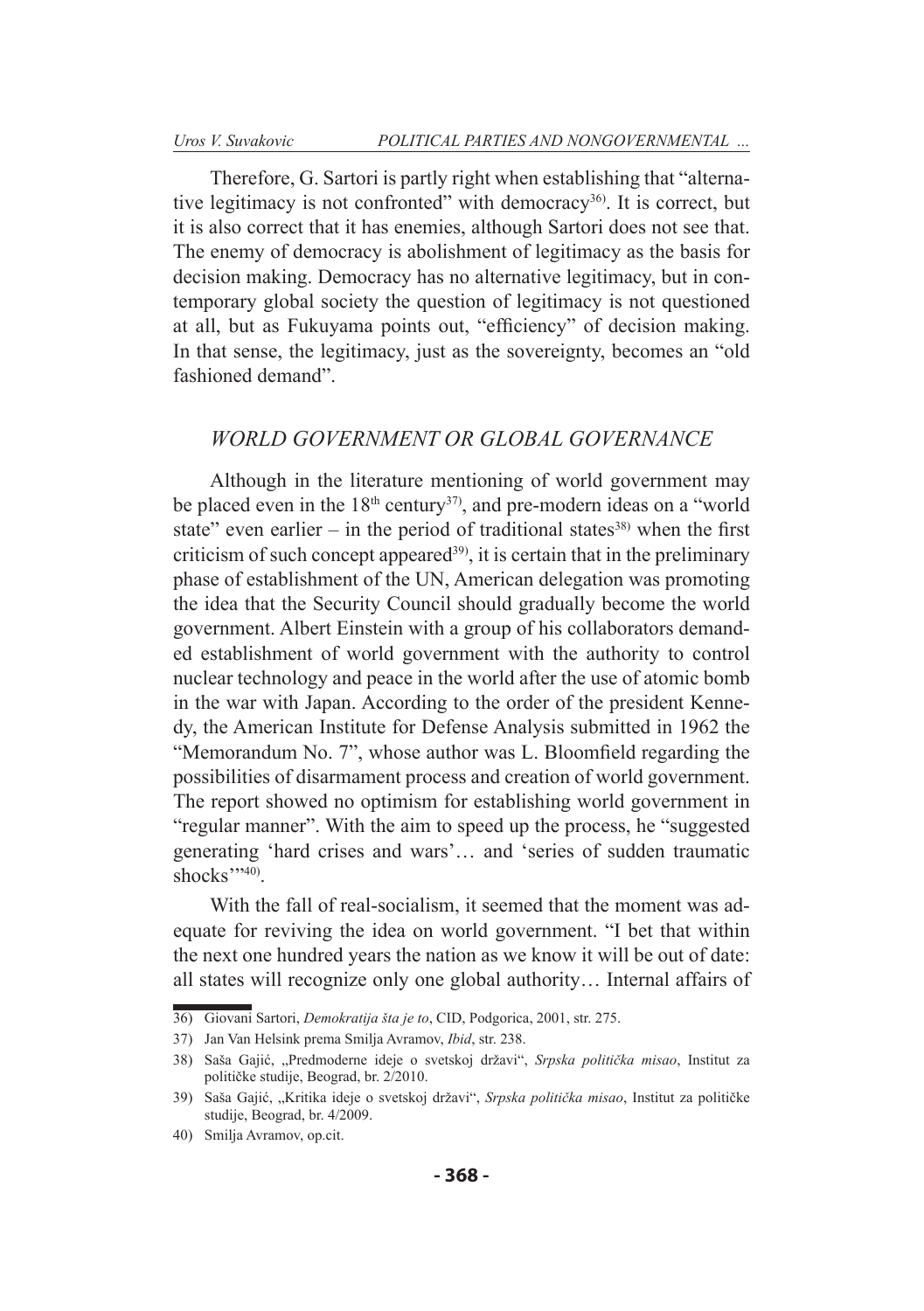a nation used to be out of reach of the world community. Nowadays the orderer for 'humanitarian intervention' is becoming acceptable"41). However, it appeared that the last two decades were not in favor of Talbott's chances to win the bet. Relations in the world were not developing in a straight line, in favor of cold war winners. America also soon discovered that world government would not be in her favor. "World government is not a practically achievable goal at this moment of history. America surely would not renounce her sovereignty – nor it should do it – to an above-national government in the world without a minimal consensus necessary for joint management"42). Refusing the idea of creating world government "for several next generations", Brzezinski pleads for establishing the leadership of America based on "global partnership founded on joint interests" in the interest of America as "superpower plus"43). The new idea is: management without government or global governance. With such an attitude, this author once again confirms the incontestable fact that America is doing only what is in her national interest.

"Global governance is not international but, in fact, 'transnational'. It does not refer to relations between nations, but political agreements outside and above national states… Nongovernmental organizations (NGOs, like Amnesty International, Human Rights Watch and Greenpeace) represent global civil society helping in creation of global governance norms<sup>"44)</sup>. Therefore, not even in the idea of "global governance" or "management without government" there is place for requesting legitimacy of such management i.e. such ruling, therefore there is no place also for political parties that should intermediate for interests of citizens. The idea of U. Beck on creating "parliament of citizens of the world that, as a global sovereign, democratically makes decisions on conditions of global order"45) and as the author himself admits, in cosmopolitan regime based on dogma on human rights on behalf of which everything is allowed, "it is neither predicted, nor it is applicable option".

<sup>41)</sup> Strobe Talbott, "The Birth of the Global Nation", *Time magazine*, , 1992, July, 20<sup>th</sup>

<sup>42)</sup> Zbigniew Brzezinski, *Američki izbor: globalna dominacija ili globalno vodstvo*, Politička kultura, Zagreb; CID, Podgorica, 2004, str. 146.

<sup>43)</sup> Zbigniew Brzezinski, *Ibid*, str. 143, 146.

<sup>44)</sup> John Fonte, "Američki konzervativizam susreće globalizaciju: izazovi transnacionalne levice i transnacionalne desnice", *Srpska politička misao*, Institut za političke studije, Beograd, br. 1-2/2007, str. 12.

<sup>45)</sup> Ulrich Beck, *Ibid*, str. 376.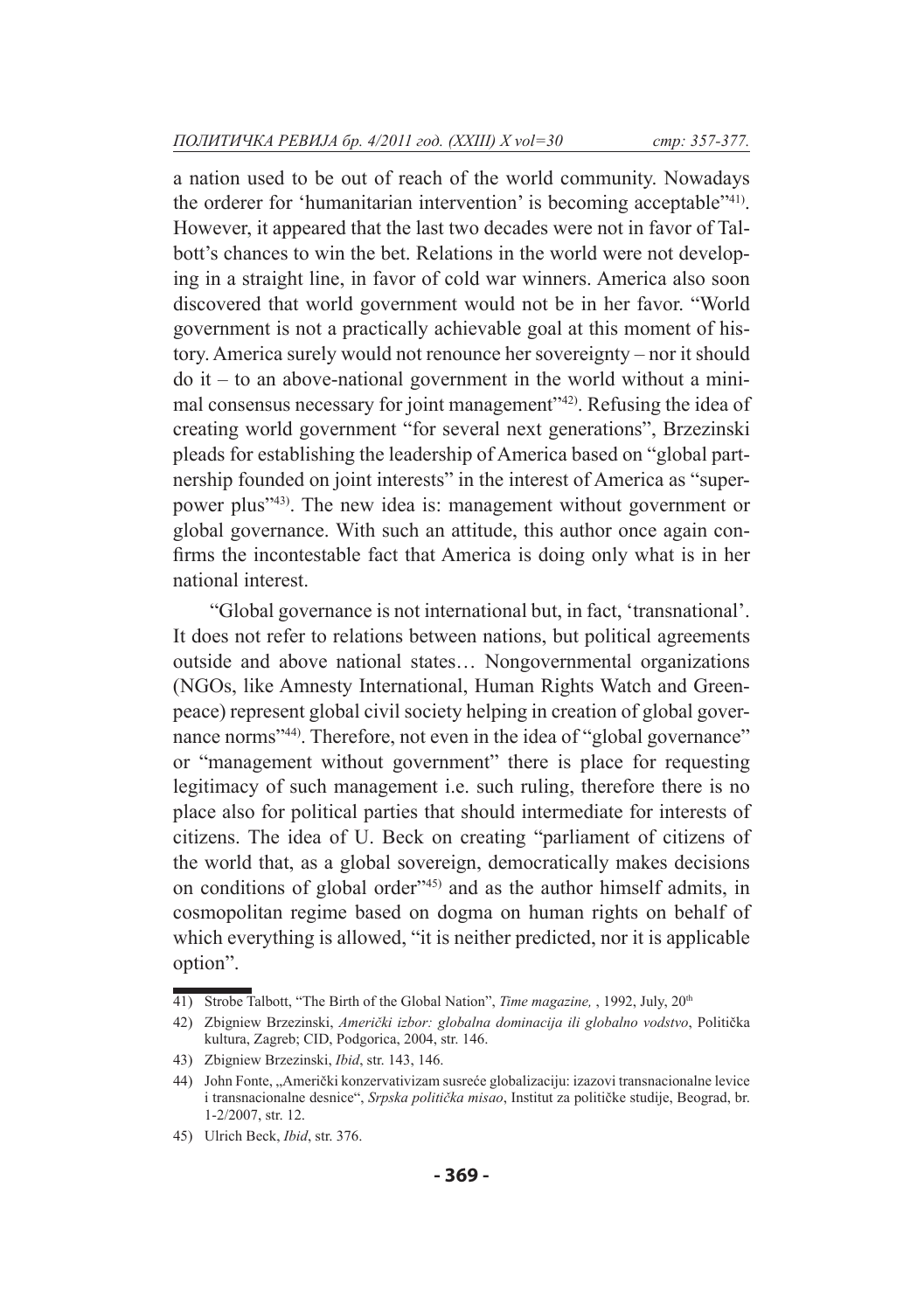His supporters base global governance on distinction between "political society" organized in political parties that tend for gaining power and is based on sovereignty of states-nations and request for electorate democratic legitimacy of that power and "civil society" organized in great number of civil NGOs that do not tend to domination but "help" to the state in processes of reformation and democratization<sup>46</sup>, which includes not only the national, but also the level of local self-management $47$ . Important place in this projection entrusted to all those who have no electorate legitimacy: various NGOs, both local and international, corporations and so called "cap-organizations" that should join and coordinate their actions, confirms that global governance is a hegemonic project that is supposed to provide a "fig-leaf" to the potentates for continuation of their ruling over the majority of mankind, without questions of that majority if they agree to such the project. His supporters even do not dispute that this denies the key presumptions of the traditional democracy. As S. Avramov points out, "governments in this context make no decisions any more in the sense of satisfying national interests. The power of national majority in parliament is irrelevant<sup>748</sup>. The question without the answer, which among the oldest in the political philosophy, sounds: who guards the guardians? Or why someone claims that those who look for support for their attitudes among citizens (political parties in sovereign and democratic states) less successfully represent interests of citizens comparing to those who do not ask citizens about anything, but self-authorize themselves for making various decisions directly referring to the same citizens (NGOs, some international public organizations)? The answer may be obtained when a simple fact is noticed, as J. Stiglitz have done it, that "globalization today is not in the interest of many poor states in the world"49). Globalization process till today significantly has depend differences between the rich and the poor states, while no tendency is noticed this tendency to be stopped or even slow down. In continuation of applying such tendencies, more appropriate are those executors who need not to ask for

<sup>46)</sup> Marina Ottaway , Thomas Carothers, "Toward Civil Society Realism" in *Civil Society Aid and Democracy Promotion* (Marina Ottaway and Thomas Carothers, eds.), Carnegie Endowment for International Peace, Washington, 2000, p. 293.

<sup>47)</sup> Arvydas Guogis, Romualdas Kacevičius, Andrius Stasiukynas ,"Municipalities and Non-Governmental Organizations In Two Lithuanian Districts: View From Two Models", *Facta Universitatis. Series: Philosophy, Sociology, Psychology and History***,** Univerzitet u Nišu, Niš, br. 1/2010.

<sup>48)</sup> Smilja Avramov, *Ibid*, str. 243.

<sup>49)</sup> Joseph Е. Stiglitz, *Protivrečnosti globalizacije*, SBM-x, Beograd, 2002, str. 225.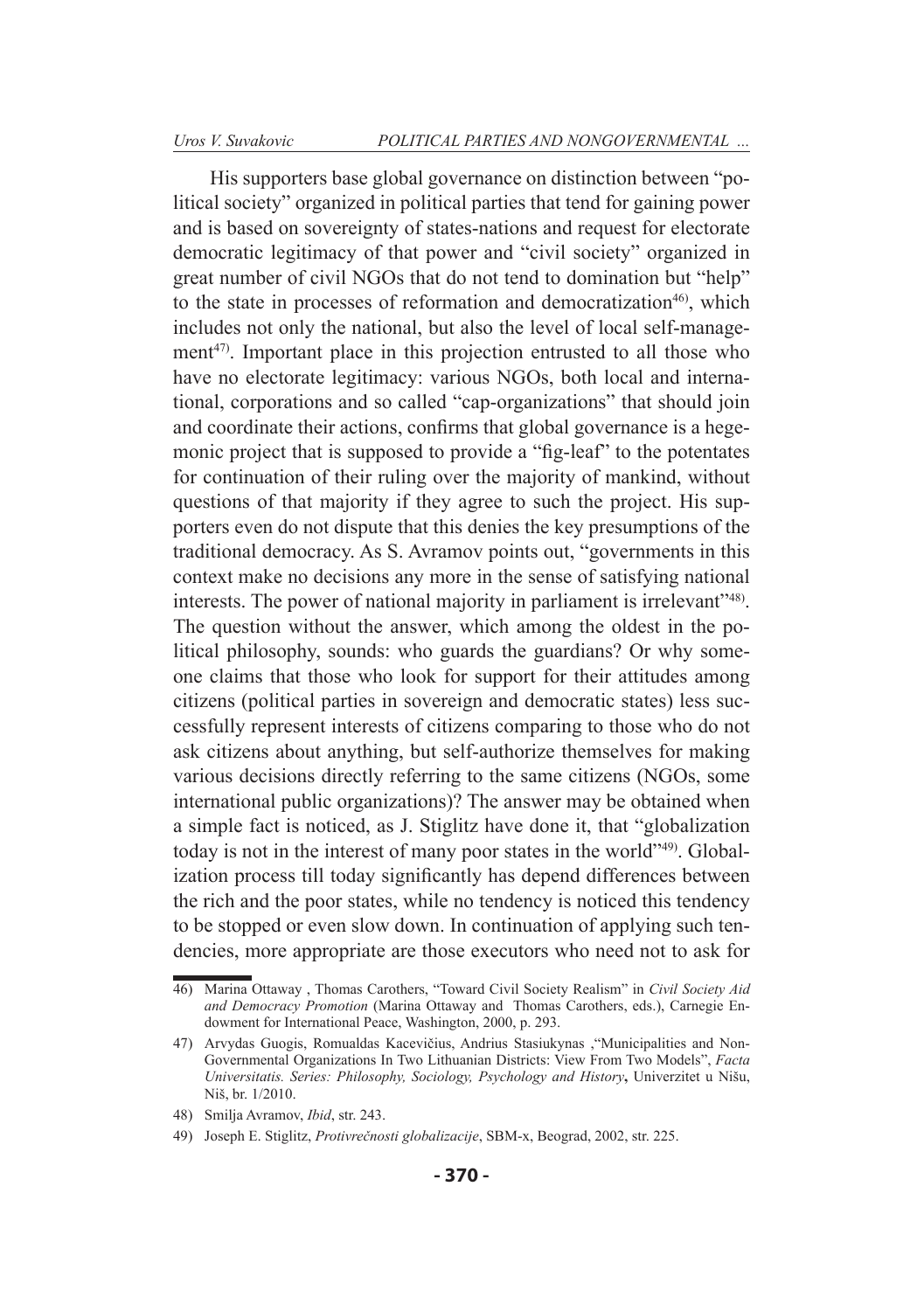consent of the citizens in their own states for continuation of their impoverishment, and these are NGOs.

# *GLOBAL, AS WELL AS ANY OTHER, DEMOCRACY IS IMPOSSIBLE BASED ON SELF-AUTHORIZED, NOT THE WILL OF THE PEOPLE*

Appearance and development of political parties without doubt are connected with the appearance and development of parliamentary democracy in national states, with gaining and spreading political rights and freedoms in civil society, where distinguished place hold the general voting right, the right for political associating, freedom of press, freedom of speech, etc. Except for these rights that represented the necessary condition of development of contemporary political parties, technical-technological achievements in the last hundred years or so, especially the one referring to the invention and use of mass media, have contributed to gaining the power and significance of political parties.

The process of globalization in the contemporary post-industrial society performs in direction of reducing the role of political parties as the traditional mechanisms of political representation. This is for the reason that above-state organizations, both global like the OUN and regional like the EU, do not constitute on democratic, representative principle, but on some other, let us say bureaucratic-technocratic principle. Therefore, for that reason remains the necessity for the representative function of political parties and for their role in the process of creation of global social goals. On the other hand, with their programs and organizational structure, political parties are still adapted to performance within the national state and its representative body – the Parliament. Transfer of authority from national to above-national bodies leads to reduction of their power and influence in the contemporary globalised post-industrial society.

According to the concept of the "New World Order", non-governmental organizations appear and develop on a massive scale, as "selfauthorized groups", having no legitimacy nor they try to gain some in a democratic battle, but for which it is doctrinaire "supposed that they act on basis of ethical and moral imperatives". They actually should be substitute for political parties at the above-the-state level. Just because of the fact that they do not fight for the electorate democratic legiti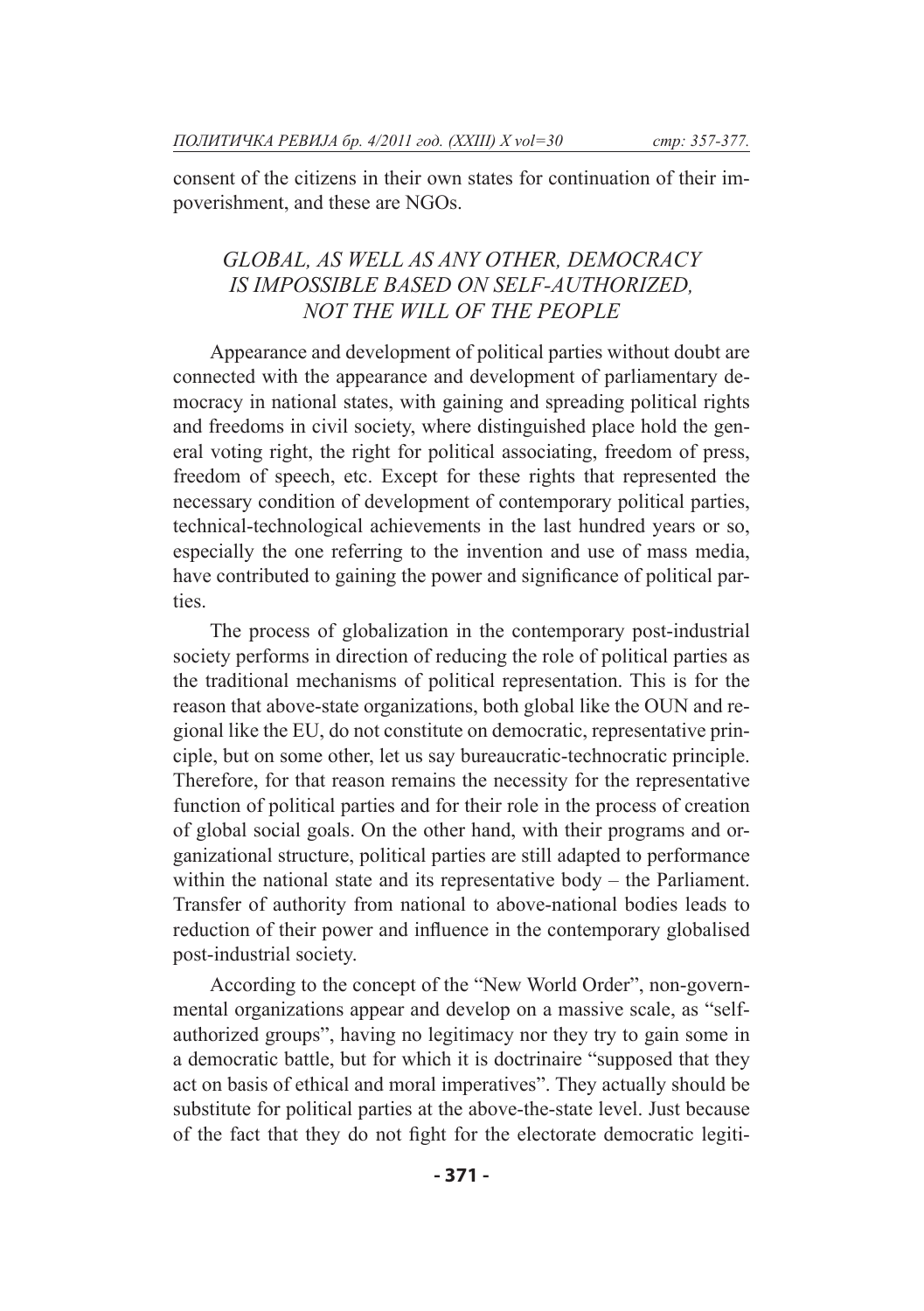macy, they are more adequate for the new "above-the-state creations" which are not based on democratic principles of political parties, the appearance and development of which were connected with the parliamentary democracy within the national state.

"Governance without government" or "global governance" is based on this idea. In that sense respected theorist describe it as "post-international", pointing out that in the case of America it is also "post-constitutive" and "post-democratic" (J. Fonte, 2007, p.12), i.e. establishing that our epoch "is not only post-communist, but also post-democratic" (A. Zinovjev, 1999). In the concept of the existence of democratic order, the one as we have known during the  $20<sup>th</sup>$  century, there was also the place for existence and development of nongovernmental organizations, as non-political groups that promote certain general human, humanitarian interests, both on micro plan and at the global level, but which do not perform political representation that is *per se* function of political parties. According to the concept of the authors of the idea on "global governance" or "ruling without government", one of the main, universal functions of political parties – political representation of citizens on basis of electorate legitimacy, would die gradually, and with it also the purpose of political parties existence. Self-authorized NGOs would take their place in full capacity, without any democratic legitimacy, but with the idea on "regularity" of their "moral global acting". A hope remains to us that the idea of state sovereignty and legitimacy originating from the people and intermediates through political parties in the people's representation of state-nation is not so weak, so that it might be soon replaced with "global governance", without real democratic control, but on behalf of democracy and human rights guarded by those who have given themselves such authorization.

### **Урош В. Шуваковић**

# **ПОЛИТИЧКЕ ПАРТИЈЕ И НЕВЛАДИНЕ ОРГАНИЗАЦИЈЕ ИЛИ О ПРОБЛЕМУ ПОЛИТИЧКЕ РЕПРЕЗЕНТАЦИЈЕ**

#### **У ГЛОБАЛНОМ ДОБУ**

#### **Сажетак**

*Од свог настанка у буржоаском друштву, политичке партије су основни институционални посредник између воље грађана и репрезентативних институција представничке демократије.*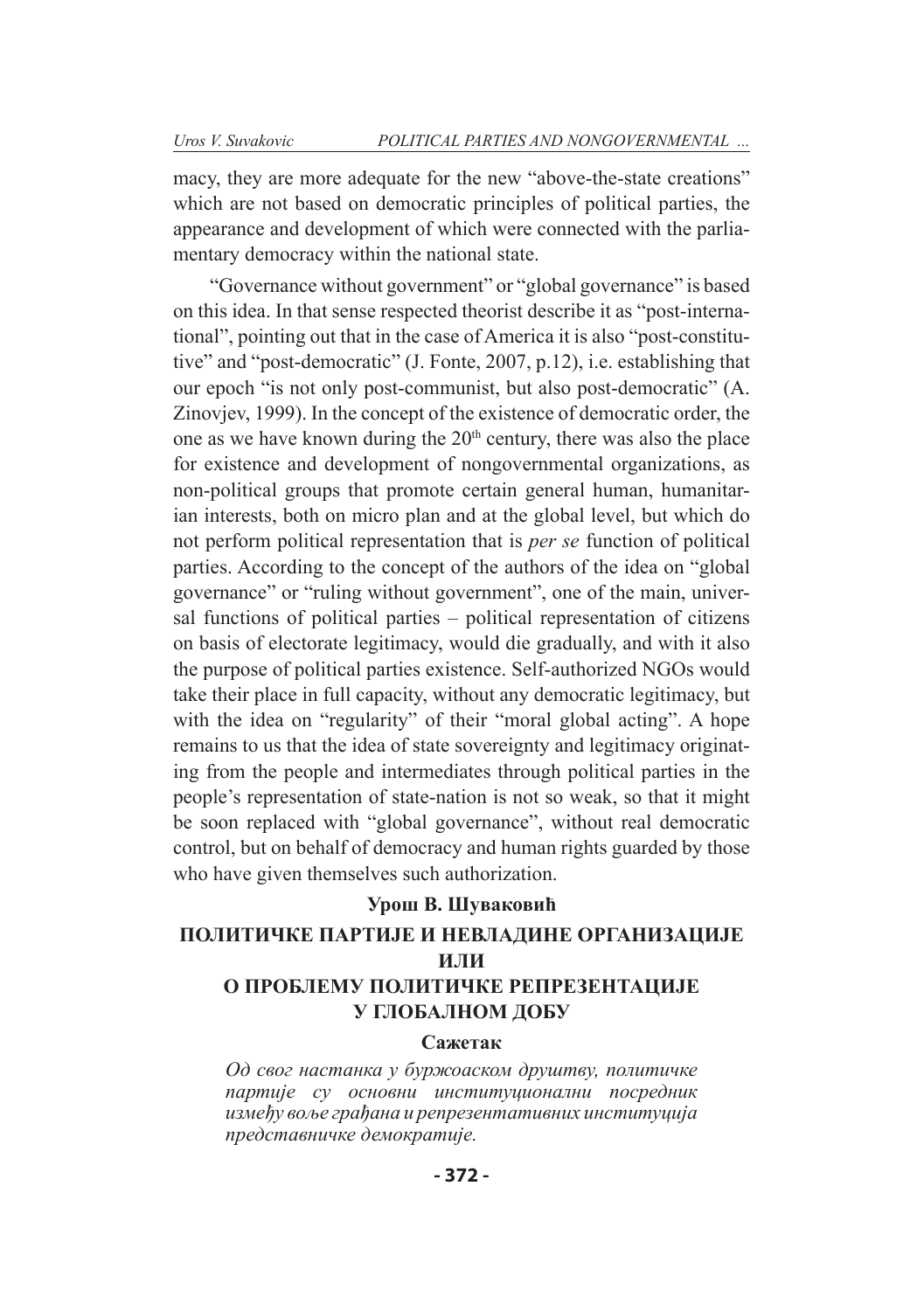*Имајући у виду чињеницу да су политичке партије настале упоредо са националном државом, те да су оне "створене истовремено са изборима и парламентарним процедурама" (M. Duverger), поставља се питање да ли у "глобалном добу" (Giddens) престаје потреба да политичке партије врше функцију политичке репрезентације. У мери у којој се, када је о Европи реч, поље политичког одлучивања измешта из националних држава у евро-институције, не долази и до организационог, политичког и другог прилагођавања политичких партија тој чињеници, чак ни у случају формирања тзв. европских партија. Слична је ситуација и са глобалним институцијама, попут ОУН. С друге стране, унутар самих националних држава све више јача утицај невладиних организација, које претендују да представљају политичке субјекте, без да за то имају изборну легитимацију од стране грађана, а почесто ни интерну изборну легитимацију унутар њих самих. Њихово међународно повезивање, укључивање у тела ОУН и ЕУ, деловање на формирање јавног мњења, притисак на доношење различитих државних одлука, даје им политичку снагу и утицај који често немају политичке партије.* 

*Са своје стране, политичке партије су оптерећене проблемима политичке корупције, губитка идеолошког идентитета, "бригом за гласове" која их гура у непринципијелне коалиције ради освајања власти, што их све додатно компромитује у очима грађана на чију се подршку ослањају и чије интересе би требало да репрезентују. Све нас то води питању да ли политичке партије живе своје последње дане и можемо ли замислити демократске установе које неће почивати на партијском политичком репрезентовању?*

*Кључне речи: политичка репрезентација, политичке партије, невладине организације, глобализација, глобално доба, "владавина без владе".*

## *REFERENCES*

- Avramov, Smilja: *Civilno društvo i nevladine organizacije: alternativni model svetske zajednice*, Nova Evropa, Beograd, 2006.
- Bauman, Zigmund: *Marksistička kritika društva*, Rad, Beograd, 1969.
- Beck, Ulrich: *Moć protiv moći u doba globalizacije: nova svjetskopolitička ekonomija*, Školska knjiga, Zagreb, 2004 .
- Bedjaoui, Mohammed: *Nouvel ordre mondial et contrôle de la légalité des actes du Conseil de sécurité*, Bruylant, Bruxelles, 1994.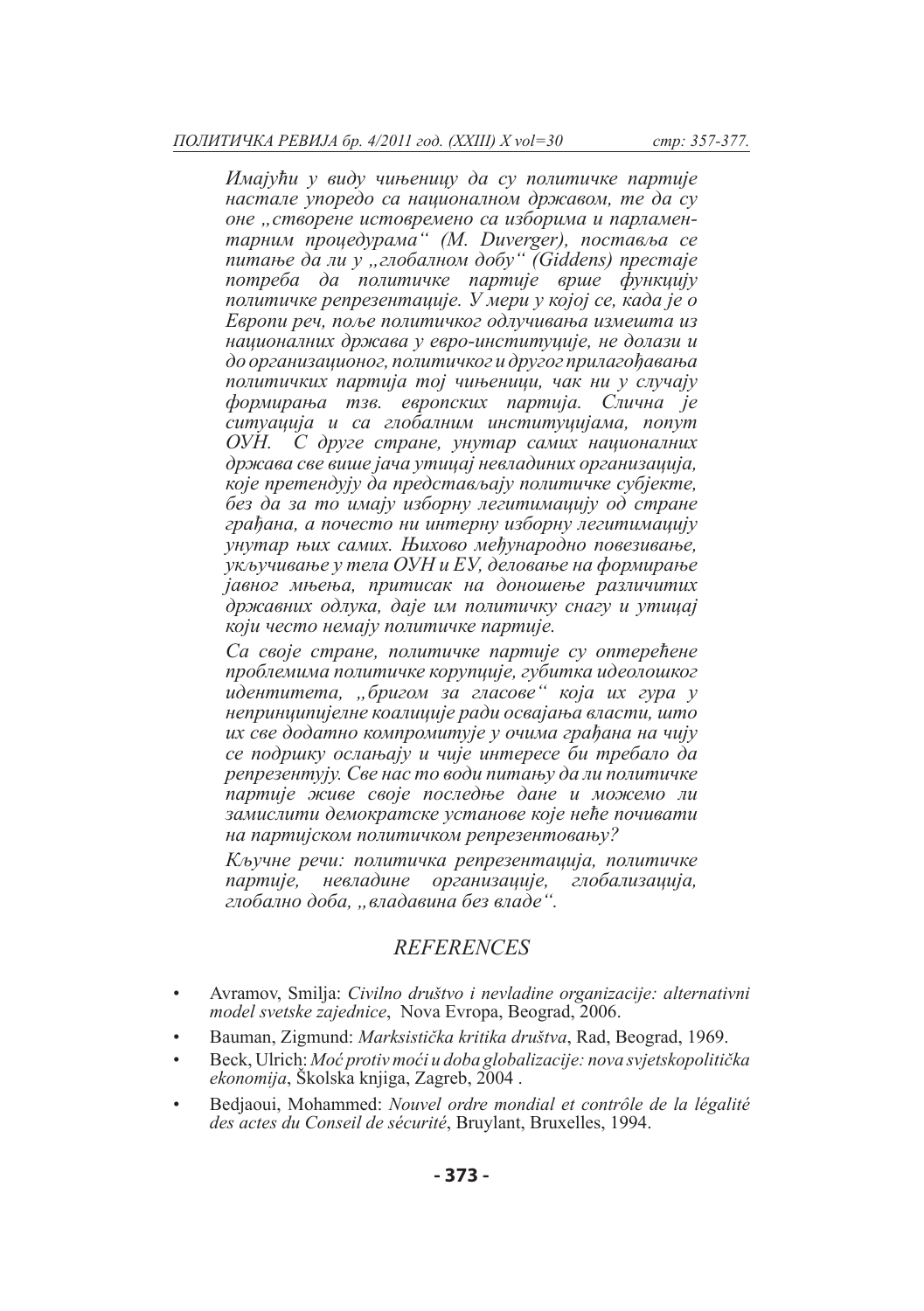- Brzezinski, Zbigniew: *Američki izbor: globalna dominacija ili globalno vodstvo,* Politička kultura, Zagreb; CID, Podgorica, 2004.
- Chomsky, Noam: *Intervencije*, Rubikon, Novi Sad; Beoknjiga, Beograd, 2009.
- Dahl, Robert: *Demokratija i njeni kritičari,* CID, Podgorica, 1999.
- Dragišić, Zoran: "Suverenitet i humanitarna intervencija", *Srpska politička misao,* Institut za političke studije, Beograd, br. 2/2009.
- Duverger, Maurice: *Uvod u politiku*, Savremena administracija, Beograd, 1966.
- Fonte, John: "Američki kozervativizam susreće globalizaciju izazovi transnacionalne levice i transnacionalne desnice", *Srspka politička misao*, Institut za političke studije, Beograd, br. 1-2/2007.
- Fukuyama, Francis: "The End of History?", *The National Interest*, 16, Summer, 1989.
- Fukuyama, Francis: *Amerika na prekretnici: demokratija, moć i neokonzervativno zaveštanje* CID, Podgorica, 2007.
- Gajić, Saša: "Kritika ideje Svetske države", *Srpska politička misao,* Institut za političke studije, Beograd, br. 4/2009.
- Gajić, Saša: "Predmoderne ideje o svetskoj državi", *Srpska politička misao,* Institut za političke studije, Beograd, br. 2/2010.
- Goati, Vladimir: *Političke partije i partijski sistemi,* CEMI, Podgorica, 2007.
- Grigg, N. William: "Bilding World Order", *International Freedom Foun- dation [IFF],* http://www.iff-ifoundfreedom.com/freedom/unamerican. html
- Grubo, Simona: "Church and State Relations in Latvia: Religion and Re- ligious Issues as a Political Weapon in electoral Campaigns", in *Social Relations in Turbulent Time*, abstract book, ESA 10<sup>th</sup> Conference, Geneva, September,  $7-10<sup>th</sup>$ ,  $2011$ .
- Guogis, Arvydas, Kacevičius, Romualdas, Stasiukunas, Andrius: "Municipalities and Non-Governmental Organizations In Two Lithuanian Districts: View From Two Models", *Facta Universitatis. Series: Philosophy, Sociology, Psychology and History***,** Univerzitet u Nišu, Niš, br. 1/2010.
- Hardt, Michael, Negri, Antonio: *Imperija*, IGAM, Beograd, 2005.
- Heywood, Andrew: *Politika,* CLIO, Beograd, 2004
- Lukić, Radomir: "Političke stranke", *Sabrana dela,* vol. 11, Beograd, Zavod za udžbenike i nastavna sredstva, BIGZ, 1995
- Matić, Petar: "Političke partije i evropski izbori", *Politička revija,* Institut za političke studije, Beograd, br. 4/2008.
- Merriam, Charles: *American Party System*, McMillan, New York, 1923.
- Merton, K. Robert: *Elements de théorie et de méthodes sociologique*, Armand Colin, Paris, 1997.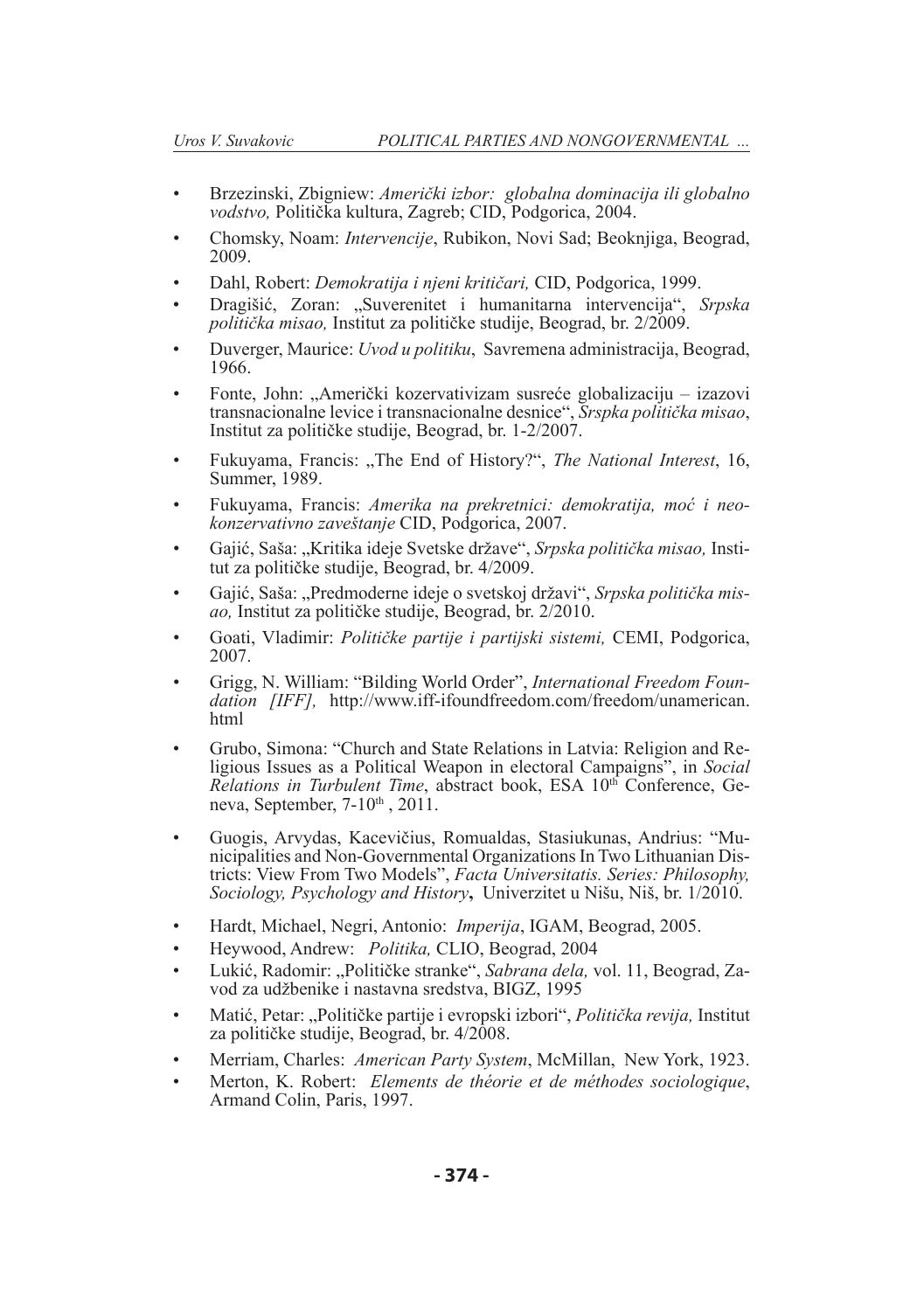- Ottaway, Marina, Carothers, Thomas: " Toward Civil Society Realism" in *Civil Society Aid and Democracy Promotion* ( Marina Ottaway, Thomas Carothers, eds.), Carnegie Endowment for International Peace, Washington, 2000.
- Sartori, Giovani: *Demokratija šta je to,* CID, Podgorica, 2001.
- Savic, Mile: "Etika humanitarnih intervencija", *Sociološki pregled*, Srpsko sociološko društvo, br. 4/2009.
- Scheffer, J. Davide: "Toward a Modern Doctrine of Humanitarian Intervention", *University of Toledo Law Review*, Vol. 23, Winter, 1992.
- Smiljković, Radoš: *Političke partije*, Književne novine komerc d.d, Beograd, 1993.
- Smiljkovic, Radoš: "Moralno-ekonomska kriza buržoaske restauracije u Srbiji i odgovornost elita moći", *Politička revija,* Institut za političke studije, Beograd, br. 2/2011.
- Soros, George: *O globalizaciji,* Samizdat B92, Beograd, 2003.
- Stiglitz, E. Joseph: *Protivrečnosti globalizacije,* SMBx, Beograd, 2002.
- Šuvaković, Uroš: *Političke partije i globalni društveni ciljevi,* Treći milenijum, Beograd, 2004.
- Šuvaković, Uroš: "Partijska država: mogućnosti njenog nastanka i razvoja na primeru savremene Srbije", *Teme,* Univerzitet u Nišu, Niš, br.  $2/2009$ .
- Šuvaković, Uroš: "Partije u Srbiji i Kosovo i Metohija 1990-2000", *Srpska politička misao,* Institut za političke studije, Beograd, br. 3/2009.
- Šuvaković, Uroš: "Partije u Srbiji i Kosovo i Metohija (2000-2008)", *Srpska politička misao,* Institut za političke studije, Beograd, br. 4/2009.
- Šuvaković, Uroš: *Metodološke studije o pitanjima sociološkog proučavanja političkih partija* Filozofski fakultet Univerziteta u Prištini, Kosovska Mitrovica, 2011.
- Šuvaković, Uroš: "Korupcija i političke stranke u Kraljevini Srba, Hrvata i Slovenaca", *Nauka, bezbednost, policija* [*NBP*], Kriminalističkopolicijska akademija, br. 16/2011.
- Talbott, Strobe: "The Birth of the Global Nation", *Time magazine,* 1992, July,  $20<sup>th</sup>$
- Willetts, Peter: "From Stockholm to Rio and beyond: the impact of the environmental movement on the United Nations consultative arrangements for NGOs", *Review of International Studies*, Cambridge University Press, no. 1/1996. doi:10.1017/S0260210500118455
- Zinoviev, A. (1999), *L`interview à Victor Loupan*, Paris: *Figaro Maga*zine, July 24<sup>th</sup>

#### **Резиме**

*Од свог настанка у буржоаском друштву, политичке партије су основни институционални посредник*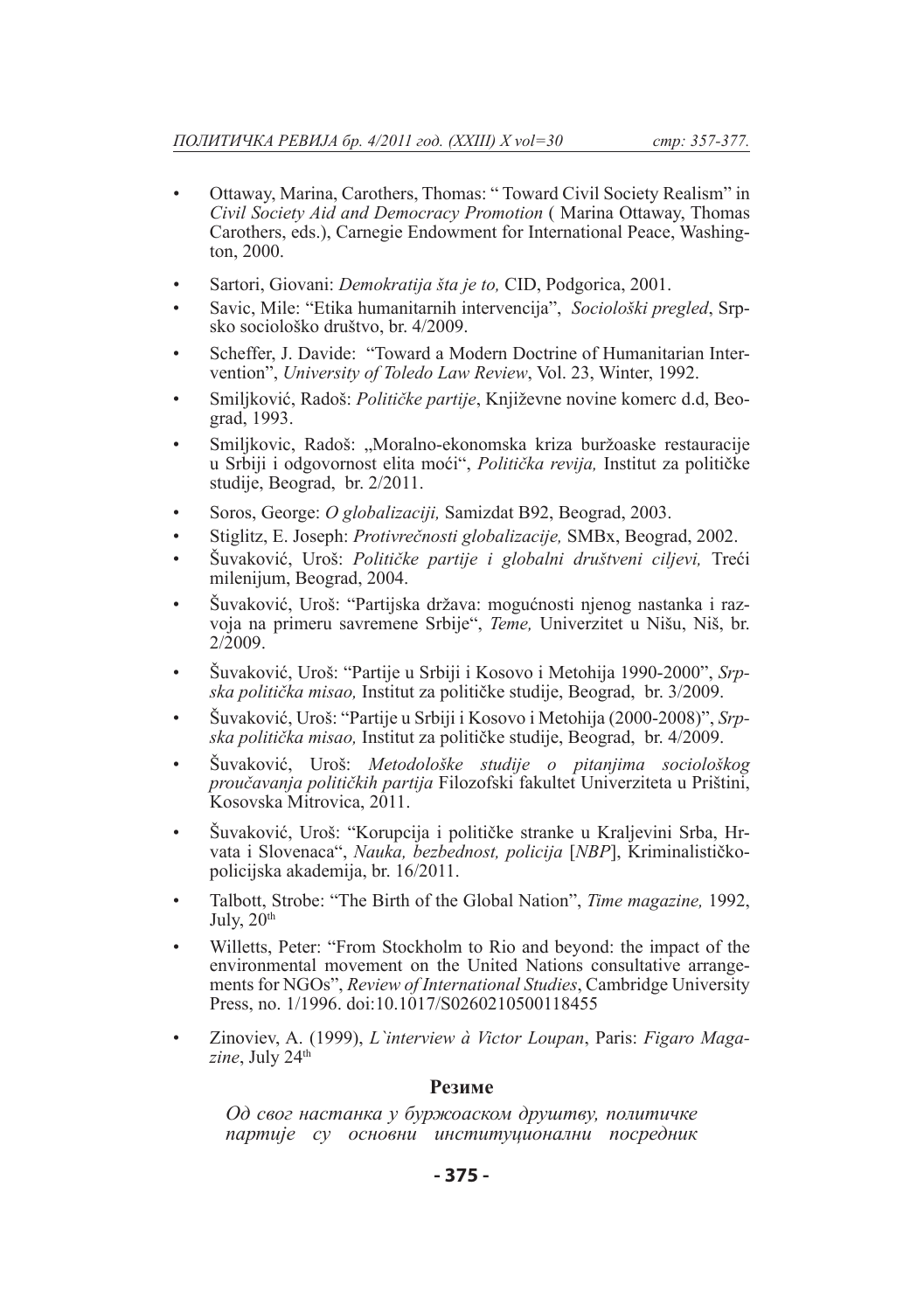*између воље грађана и репрезентативних институција представничке демократије.*

*Имајући у виду чињеницу да су политичке партије настале упоредо са националном државом, те да су оне "створене истовремено са изборима и парламентарним процедурама" (M. Duverger), поставља се питање да ли у "глобалном добу" (A. Giddens) престаје потреба да политичке партије врше функцију политичке репрезентације. У мери у којој се, када је о Европи реч, поље политичког одлучивања измешта из националних држава у евро-институције, не долази и до организационог, политичког и другог прилагођавања политичких партија тој чињеници. Чак и у случају формирања тзв. европских партија, оне су сувише удаљене од грађанина-појединца, да би се он осећао делом њих. Разлог те недовољне прилагођености партија интегрисаној Еввропи је тај да се савремене евро-институције доминантно формирају на бирократско-технократском принципу, а не на принципу политичког репрезентовања воље грађана. Слична је ситуација и са глобалним институцијама, попут ОУН. С друге стране, унутар самих националних држава све више јача утицај невладиних организација, које претендују да представљају политичке субјекте, без да за то имају изборну легитимацију од стране грађана, а почесто ни интерну изборну легитимацију унутар њих самих. Њихово међународно повезивање, укључивање у тела ОУН и ЕУ, деловање на формирање јавног мњења, притисак на доношење различитих државних одлука, даје им политичку снагу и утицај који често немају политичке партије. Чак се данас може говорити о томе да невладине организације готово имају ексклузивна права на промоцију и заштиту интереса из домена политичких права грађана, еколошке проблематике, равноправности полова, права на различитиост и сл, па и на то да буду супервизори рада политичким партијама.*

*Са своје стране, политичке партије су оптерећене проблемима политичке корупције, губитка идеолошког идентитета, "бригом за гласове" која их гура у непринципијелне коалиције ради освајања власти, што их све додатно компромитује у очима грађана на чију се подршку ослањају и чије интересе би требало да репрезентују. Све нас то води питању да ли политичке партије живе своје последње дане и можемо ли замислити демократске установе*